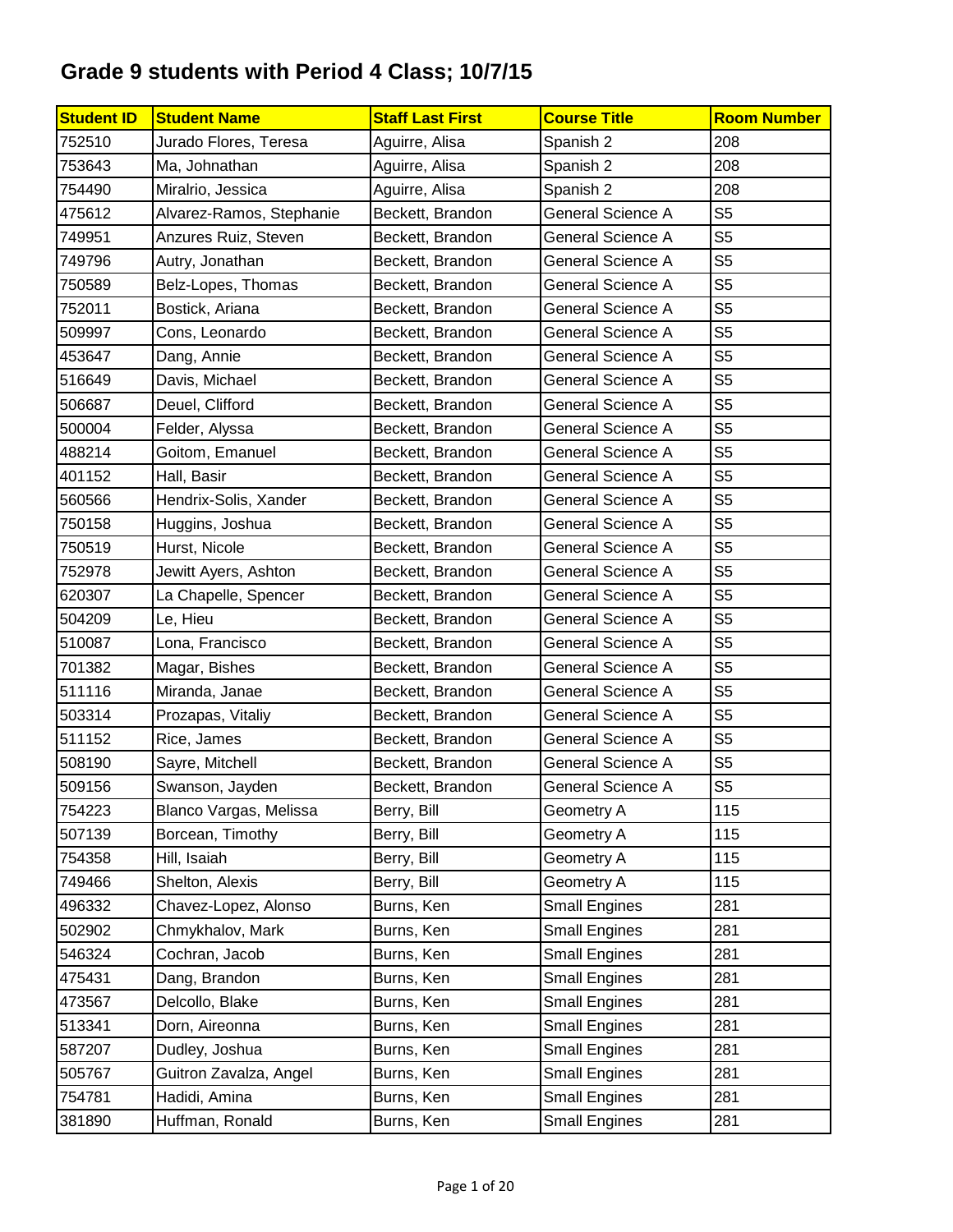| <b>Student ID</b> | <b>Student Name</b>        | <b>Staff Last First</b> | <b>Course Title</b>      | <b>Room Number</b> |
|-------------------|----------------------------|-------------------------|--------------------------|--------------------|
| 507292            | Kalashnik, Mark            | Burns, Ken              | <b>Small Engines</b>     | 281                |
| 493559            | Kozhokar, Alex             | Burns, Ken              | <b>Small Engines</b>     | 281                |
| 483153            | Kozinskiy, David           | Burns, Ken              | <b>Small Engines</b>     | 281                |
| 502700            | Krivolenkov, Benjamin      | Burns, Ken              | <b>Small Engines</b>     | 281                |
| 483235            | Lizarraras, Mario          | Burns, Ken              | <b>Small Engines</b>     | 281                |
| 598120            | Lopez, David               | Burns, Ken              | <b>Small Engines</b>     | 281                |
| 750791            | Marcum, Austin             | Burns, Ken              | <b>Small Engines</b>     | 281                |
| 754142            | Mendez, Rigoberto          | Burns, Ken              | <b>Small Engines</b>     | 281                |
| 749995            | Pedraza, Kevin             | Burns, Ken              | <b>Small Engines</b>     | 281                |
| 499420            | Pham, John                 | Burns, Ken              | <b>Small Engines</b>     | 281                |
| 754622            | Salsbury, Andre            | Burns, Ken              | <b>Small Engines</b>     | 281                |
| 752434            | Tran, Minh                 | Burns, Ken              | <b>Small Engines</b>     | 281                |
| 655883            | Yates, Destany             | Burns, Ken              | <b>Small Engines</b>     | 281                |
| 755014            | Salim, Imran               | Buys, Alexandra         | Academic Language: M/202 |                    |
| 755074            | Zema, Elvira               | Buys, Alexandra         | Academic Language: M/202 |                    |
| 750058            | Aguilar, Talya             | Cavanaugh, Chris        | ASL <sub>1</sub>         | 206                |
| 656038            | Akter, Parvin              | Cavanaugh, Chris        | ASL <sub>1</sub>         | 206                |
| 401129            | Bernal Campos, Sheccid     | Cavanaugh, Chris        | ASL <sub>1</sub>         | 206                |
| 507013            | Bolen, Bailey              | Cavanaugh, Chris        | ASL <sub>1</sub>         | 206                |
| 511240            | Falk-White, Forrest        | Cavanaugh, Chris        | ASL <sub>1</sub>         | 206                |
| 510508            | Harper-Taloff, Darren      | Cavanaugh, Chris        | ASL <sub>1</sub>         | 206                |
| 500350            | Montero Carbajal, Amairany | Cavanaugh, Chris        | ASL <sub>1</sub>         | 206                |
| 400953            | Oliva-Lopez, Catherine     | Cavanaugh, Chris        | ASL <sub>1</sub>         | 206                |
| 452727            | Pevchenko, Victoria        | Cavanaugh, Chris        | ASL <sub>1</sub>         | 206                |
| 429147            | Wagner, Jasper             | Cavanaugh, Chris        | ASL <sub>1</sub>         | 206                |
| 471708            | Ayzina, Adel               | Centoni, Jeff           | Health A                 | 172                |
| 503811            | Baxter, Geovantay          | Centoni, Jeff           | <b>Health A</b>          | 172                |
| 750376            | Cannon, Sofia              | Centoni, Jeff           | <b>Health A</b>          | 172                |
| 502311            | Connolly, Kaylee           | Centoni, Jeff           | Health A                 | 172                |
| 751723            | Diriye, Shamso             | Centoni, Jeff           | Health A                 | 172                |
| 497683            | Durham, Qaderra            | Centoni, Jeff           | Health A                 | 172                |
| 508383            | Gedi, Khadija              | Centoni, Jeff           | Health A                 | 172                |
| 487874            | Globak, Veronika           | Centoni, Jeff           | Health A                 | 172                |
| 500038            | Gonzalez-Batres, Vivian    | Centoni, Jeff           | <b>Health A</b>          | 172                |
| 504843            | Gourneau, Amanda           | Centoni, Jeff           | Health A                 | 172                |
| 478209            | Hansen, Jonathon           | Centoni, Jeff           | <b>Health A</b>          | 172                |
| 751412            | Hernandez, Dania           | Centoni, Jeff           | Health A                 | 172                |
| 253160            | Hunt, Deshawn              | Centoni, Jeff           | Health A                 | 172                |
| 754390            | Lanniee, Caius             | Centoni, Jeff           | Health A                 | 172                |
| 748711            | Miller, Cameron            | Centoni, Jeff           | Health A                 | 172                |
| 754367            | Muzychuk, Karolina         | Centoni, Jeff           | Health A                 | 172                |
| 455927            | Nguyen, Aimy               | Centoni, Jeff           | Health A                 | 172                |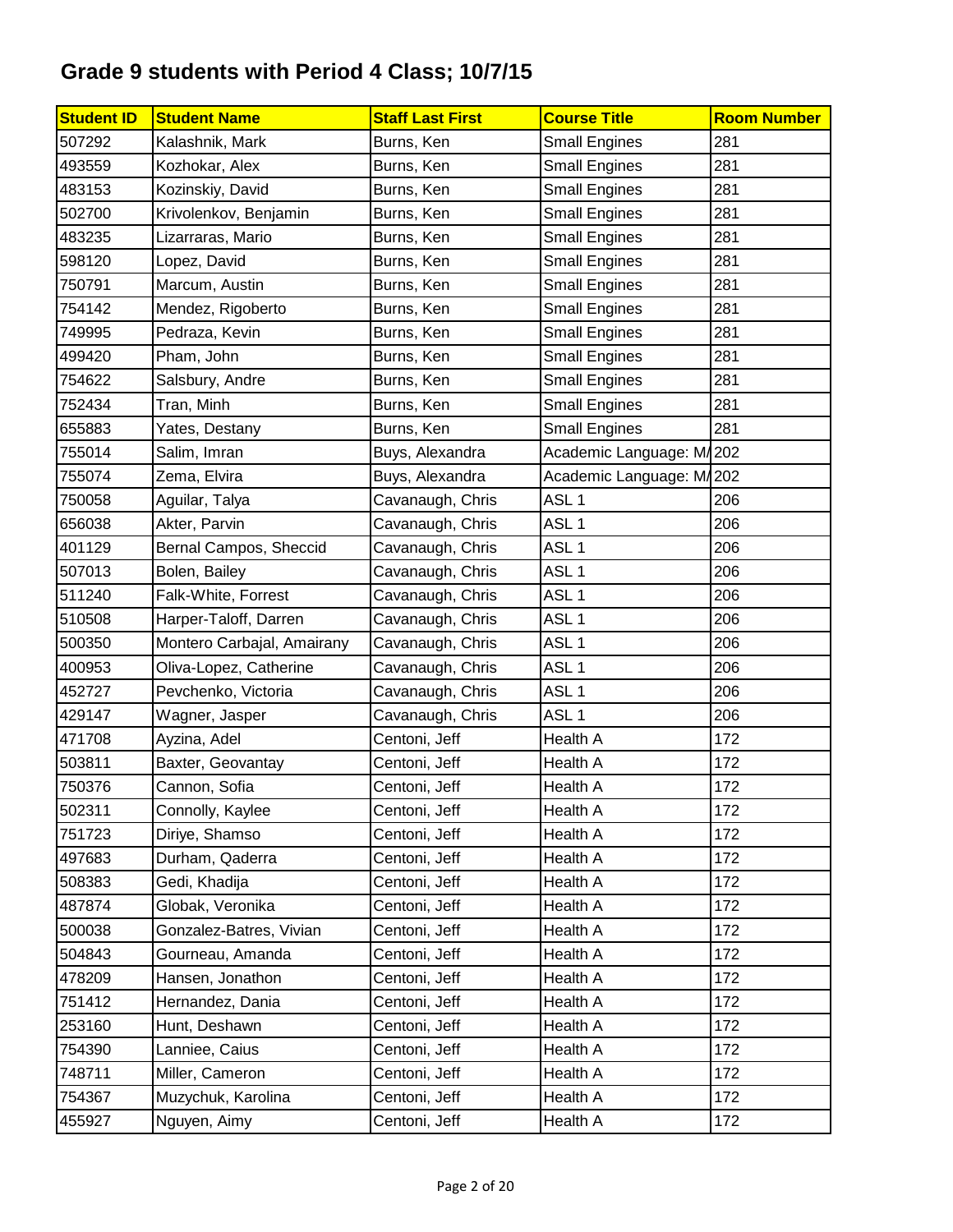| <b>Student ID</b> | <b>Student Name</b>                         | <b>Staff Last First</b> | <b>Course Title</b> | <b>Room Number</b> |
|-------------------|---------------------------------------------|-------------------------|---------------------|--------------------|
| 693966            | Nguyen, Hoang                               | Centoni, Jeff           | <b>Health A</b>     | 172                |
| 361112            | Odman, Alyssa                               | Centoni, Jeff           | <b>Health A</b>     | 172                |
| 505481            | Osio Michael, Karyna                        | Centoni, Jeff           | Health A            | 172                |
| 754905            | Pierce, Claud                               | Centoni, Jeff           | Health A            | 172                |
| 753633            | Robinson, Josiah                            | Centoni, Jeff           | Health A            | 172                |
| 487154            | Tran, Cindy                                 | Centoni, Jeff           | Health A            | 172                |
| 498203            | Tran, Jenni                                 | Centoni, Jeff           | Health A            | 172                |
| 504472            | Turanov, Ramazan                            | Centoni, Jeff           | Health A            | 172                |
| 753636            | Vesi, Veronica                              | Centoni, Jeff           | <b>Health A</b>     | 172                |
| 753618            | Vu, Anthony                                 | Centoni, Jeff           | Health A            | 172                |
| 498463            | Abdukadir, Musalam                          | Cowgill, Amber          | Health A            | 179                |
| 414766            | Abdulkadir, Alwiya                          | Cowgill, Amber          | Health A            | 179                |
| 749881            | Ali, Farhiya                                | Cowgill, Amber          | <b>Health A</b>     | 179                |
| 749772            | Collins, Nyshawn                            | Cowgill, Amber          | Health A            | 179                |
| 502888            | Dornan, Kalee                               | Cowgill, Amber          | Health A            | 179                |
| 228806            | Edwards, Allen                              | Cowgill, Amber          | Health A            | 179                |
| 734702            | Fogg, Nicholas                              | Cowgill, Amber          | <b>Health A</b>     | 179                |
| 434149            | Funk, Nicholas                              | Cowgill, Amber          | Health A            | 179                |
| 503108            | Garcia-Aguila, Arlene                       | Cowgill, Amber          | Health A            | 179                |
| 448887            | Gonzalez Mendoza, Ariana                    | Cowgill, Amber          | <b>Health A</b>     | 179                |
| 753657            | Hassan, Mohamed                             | Cowgill, Amber          | Health A            | 179                |
| 509703            | Holsti, Alexis                              | Cowgill, Amber          | Health A            | 179                |
| 576749            | Kostenko, Bogdan                            | Cowgill, Amber          | Health A            | 179                |
| 400914            | Lindsey, Paul                               | Cowgill, Amber          | Health A            | 179                |
| 402046            | Manzo-Rivas, Maria Del Rocio Cowgill, Amber |                         | Health A            | 179                |
| 512364            | Martynova, Natalie                          | Cowgill, Amber          | Health A            | 179                |
| 750871            | Messenger, Destinee                         | Cowgill, Amber          | <b>Health A</b>     | 179                |
| 511003            | Ramos, Martin De                            | Cowgill, Amber          | Health A            | 179                |
| 508257            | Robu, Maryan                                | Cowgill, Amber          | Health A            | 179                |
| 752928            | Seymour-Wilson, Andrew                      | Cowgill, Amber          | Health A            | 179                |
| 511732            | Yebra, Damario                              | Cowgill, Amber          | Health A            | 179                |
| 564847            | Ahmed, Agness                               | Crosby, Kim             | English 1 A         | 158                |
| 507468            | Ahmed, Lul                                  | Crosby, Kim             | English 1 A         | 158                |
| 487651            | Baronetchi, Dorin                           | Crosby, Kim             | English 1 A         | 158                |
| 510597            | Brewer, Ayzia                               | Crosby, Kim             | English 1 A         | 158                |
| 399284            | Cao, Sandy                                  | Crosby, Kim             | English 1 A         | 158                |
| 504983            | Farr, Andrea                                | Crosby, Kim             | English 1 A         | 158                |
| 715694            | Fuentes, Angel                              | Crosby, Kim             | English 1 A         | 158                |
| 751739            | Gallegos-Morlue, Jaiden                     | Crosby, Kim             | English 1 A         | 158                |
| 497874            | Gentleman, Ethan                            | Crosby, Kim             | English 1 A         | 158                |
| 749589            | Juarez, Fernando                            | Crosby, Kim             | English 1 A         | 158                |
| 752912            | Kennedy, La'Novia                           | Crosby, Kim             | English 1 A         | 158                |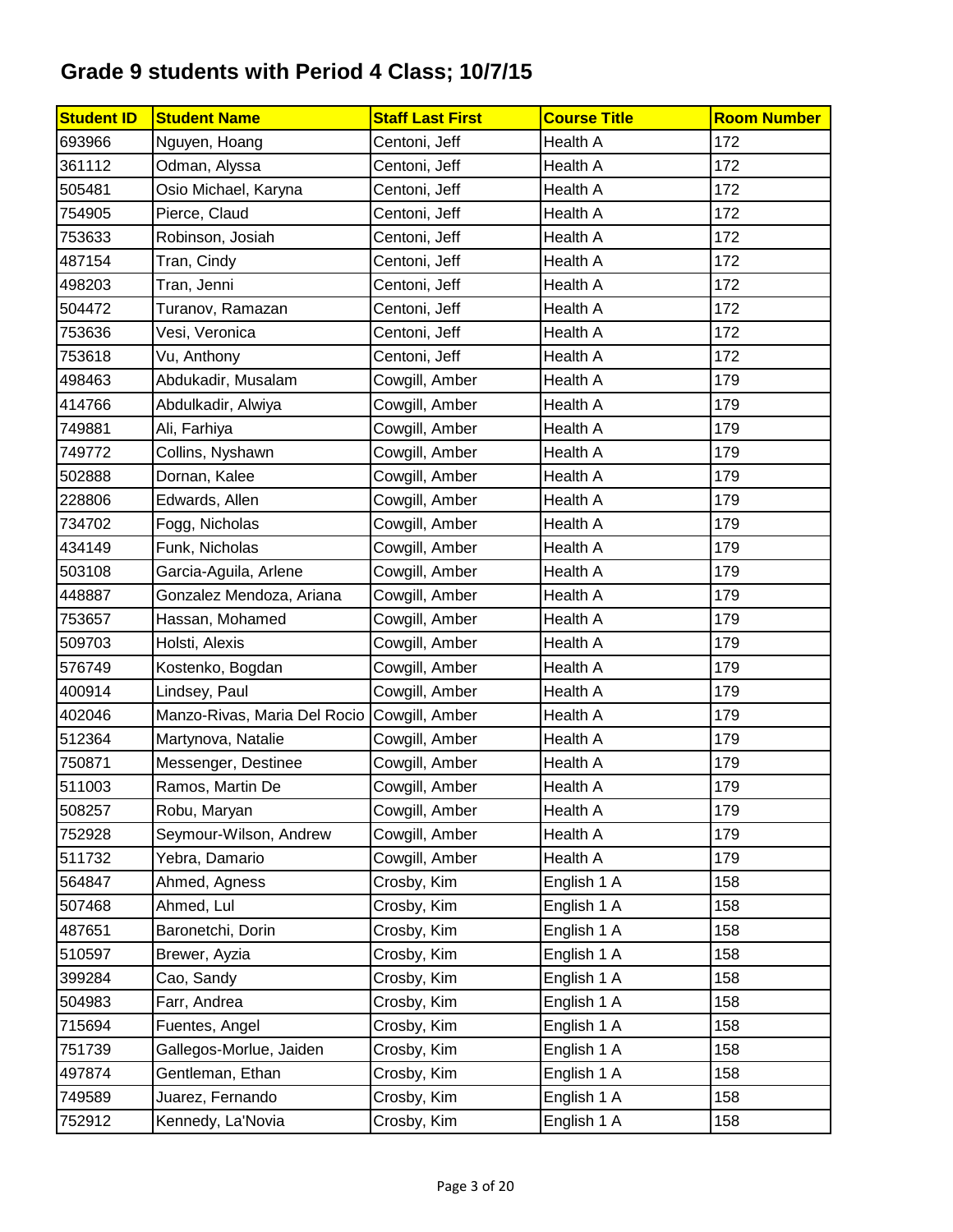| <b>Student ID</b> | <b>Student Name</b>       | <b>Staff Last First</b> | <b>Course Title</b>      | <b>Room Number</b> |
|-------------------|---------------------------|-------------------------|--------------------------|--------------------|
| 502956            | Kuzmych, Svitlana         | Crosby, Kim             | English 1 A              | 158                |
| 228811            | Martinez Guzman, Edgar    | Crosby, Kim             | English 1 A              | 158                |
| 366574            | Massad, Xavier            | Crosby, Kim             | English 1 A              | 158                |
| 478611            | Mendoza-Nicholas, Selena  | Crosby, Kim             | English 1 A              | 158                |
| 752365            | Moore, Ronderrick         | Crosby, Kim             | English 1 A              | 158                |
| 508763            | Navarro, Luis             | Crosby, Kim             | English 1 A              | 158                |
| 484701            | Ortiz, Fabian             | Crosby, Kim             | English 1 A              | 158                |
| 397804            | Ozuna, Yamilet            | Crosby, Kim             | English 1 A              | 158                |
| 369117            | Pastor-Ruiz, Jonathan     | Crosby, Kim             | English 1 A              | 158                |
| 480971            | Pauli, Austin             | Crosby, Kim             | English 1 A              | 158                |
| 497414            | Ramirez Novelo, Jasmin    | Crosby, Kim             | English 1 A              | 158                |
| 565425            | Ventura Justo, Jose Jahir | Crosby, Kim             | English 1 A              | 158                |
| 508303            | Walton, Steven            | Crosby, Kim             | English 1 A              | 158                |
| 506062            | Wheeler, Zachery          | Crosby, Kim             | English 1 A              | 158                |
| 725732            | Georgiyev, Victor         | Cuevas, Leslie          | Writing 1                | 229                |
| 527224            | Hilton, Benjamin          | Cuevas, Leslie          | Writing 1                | 229                |
| 752266            | Shang, Xiao               | Cuevas, Leslie          | Writing 1                | 229                |
| 506458            | Sherbourne, Micheal       | Cuevas, Leslie          | Writing 1                | 229                |
| 754716            | White, Isaiah             | Cuevas, Leslie          | Writing 1                | 229                |
| 751719            | Bista, Ismriti            | Curley, Paul            | Academic Language: LA315 |                    |
| 750875            | Da, Sa Gyi                | Curley, Paul            | Academic Language: LA315 |                    |
| 743214            | Konkina, Viktoria         | Curley, Paul            | Academic Language: LA315 |                    |
| 750426            | Nguyen, Bao               | Curley, Paul            | Academic Language: LA315 |                    |
| 621722            | Adams, Isaiah             | Dill, Josh              | <b>Weight Training</b>   | WT RM              |
| 750588            | Belz-Lopes, Maison        | Dill, Josh              | <b>Weight Training</b>   | <b>WT RM</b>       |
| 511588            | Brown, Dymond             | Dill, Josh              | <b>Weight Training</b>   | WT RM              |
| 649205            | Brown, Halley             | Dill, Josh              | <b>Weight Training</b>   | WT RM              |
| 754625            | Chan, Allen               | Dill, Josh              | <b>Weight Training</b>   | <b>WT RM</b>       |
| 754626            | Chan, Delan               | Dill, Josh              | <b>Weight Training</b>   | WT RM              |
| 510962            | Dickinson, Chloe          | Dill, Josh              | <b>Weight Training</b>   | WT RM              |
| 506926            | Jackson, Trey             | Dill, Josh              | <b>Weight Training</b>   | WT RM              |
| 338157            | Mohammed, Naatoli         | Dill, Josh              | <b>Weight Training</b>   | WT RM              |
| 403126            | Musoko, Mirielle          | Dill, Josh              | <b>Weight Training</b>   | WT RM              |
| 755080            | Omari, Feruzi             | Dill, Josh              | <b>Weight Training</b>   | WT RM              |
| 511296            | Parks, Quillan            | Dill, Josh              | <b>Weight Training</b>   | WT RM              |
| 754499            | Puerto Silva, Brandon     | Dill, Josh              | <b>Weight Training</b>   | WT RM              |
| 589206            | Ryabiy, Roman             | Dill, Josh              | <b>Weight Training</b>   | WT RM              |
| 750911            | Salazar, Giovanni         | Dill, Josh              | <b>Weight Training</b>   | WT RM              |
| 750509            | Tuffa, Naol               | Dill, Josh              | <b>Weight Training</b>   | WT RM              |
| 751114            | Abdulahi, Zaynab          | Downing, Anne           | ELD 1 LL A               | 227                |
| 754185            | Lin, Hao                  | Downing, Anne           | ELD 1 LL A               | 227                |
| 754997            | To, Duc                   | Downing, Anne           | ELD 1 LL A               | 227                |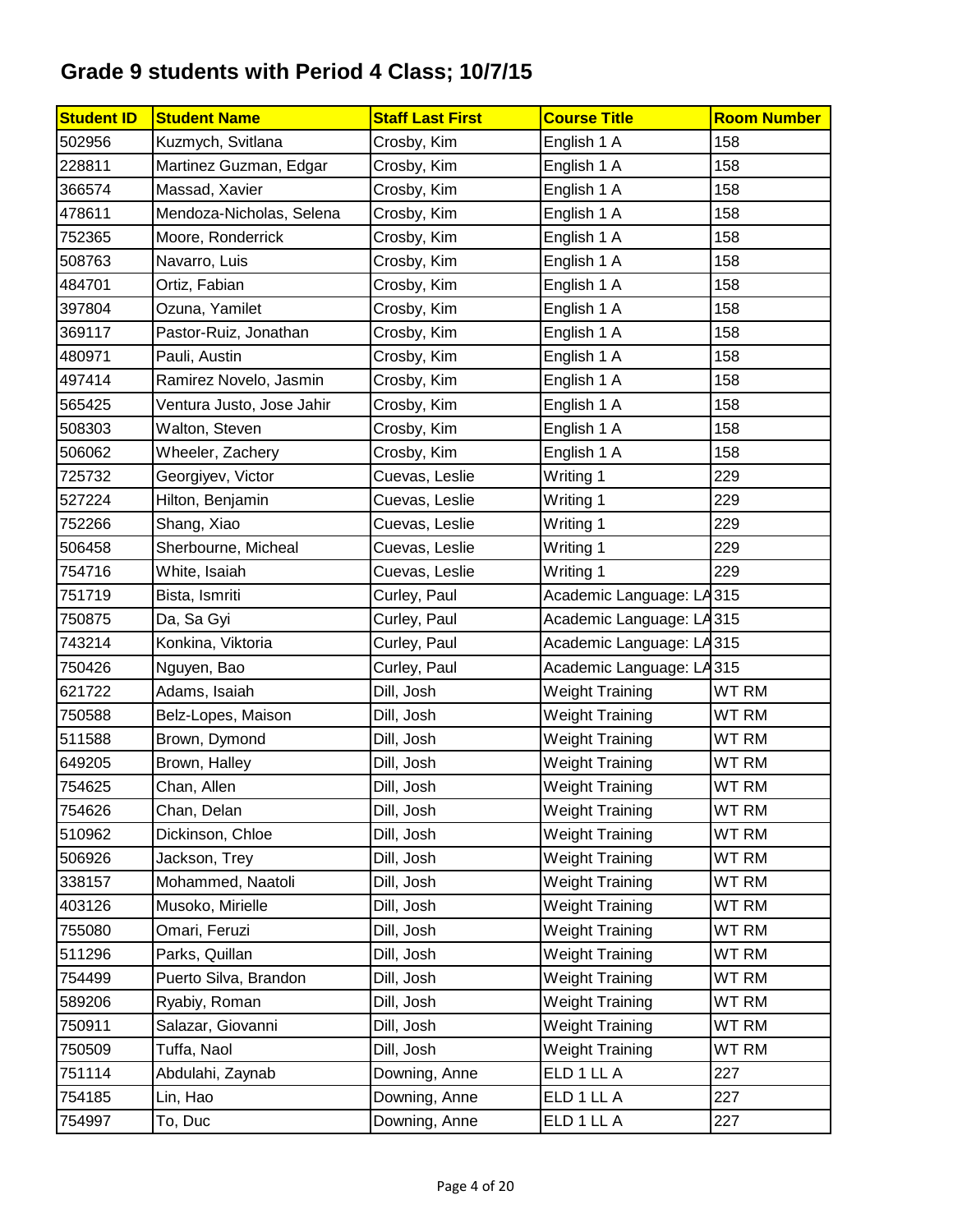| <b>Student ID</b> | <b>Student Name</b>      | <b>Staff Last First</b> | <b>Course Title</b> | <b>Room Number</b> |
|-------------------|--------------------------|-------------------------|---------------------|--------------------|
| 753092            | Vorobets, Larysa         | Downing, Anne           | ELD 1 LL A          | 227                |
| 754679            | Vu, Chuong               | Downing, Anne           | ELD 1 LL A          | 227                |
| 753685            | Antiporta, Axl Jhenz     | Fisher, Trisha          | Intro Electronics   | 241                |
| 510463            | Baltag, Daniyela         | Fisher, Trisha          | Intro Electronics   | 241                |
| 694178            | Bui, Thien               | Fisher, Trisha          | Intro Electronics   | 241                |
| 753630            | Cahill, William          | Fisher, Trisha          | Intro Electronics   | 241                |
| 749260            | Clarneau, Zachary        | Fisher, Trisha          | Intro Electronics   | 241                |
| 754034            | De La Riva, Brendan      | Fisher, Trisha          | Intro Electronics   | 241                |
| 505759            | Dinh, Brian              | Fisher, Trisha          | Intro Electronics   | 241                |
| 509272            | Fyock, Ellamae           | Fisher, Trisha          | Intro Electronics   | 241                |
| 502138            | Gross, Gregory           | Fisher, Trisha          | Intro Electronics   | 241                |
| 508993            | Lihs, Jeremy             | Fisher, Trisha          | Intro Electronics   | 241                |
| 259907            | Lopez, Henry             | Fisher, Trisha          | Intro Electronics   | 241                |
| 753766            | Lueb, Alec               | Fisher, Trisha          | Intro Electronics   | 241                |
| 477347            | Ma, Daniel               | Fisher, Trisha          | Intro Electronics   | 241                |
| 507141            | Mellor, Samuel           | Fisher, Trisha          | Intro Electronics   | 241                |
| 754226            | Mora-Gonzalez, Diego     | Fisher, Trisha          | Intro Electronics   | 241                |
| 749997            | Pugh, Jacob              | Fisher, Trisha          | Intro Electronics   | 241                |
| 510786            | Pyles, Ellen             | Fisher, Trisha          | Intro Electronics   | 241                |
| 469228            | Swanson, Tres            | Fisher, Trisha          | Intro Electronics   | 241                |
| 619844            | Temmeraj, Andrew         | Fisher, Trisha          | Intro Electronics   | 241                |
| 556929            | Thangzur, Tenzin         | Fisher, Trisha          | Intro Electronics   | 241                |
| 504987            | Turanov, Emrakh          | Fisher, Trisha          | Intro Electronics   | 241                |
| 504754            | Willingham, Leshawn      | Fisher, Trisha          | Intro Electronics   | 241                |
| 616404            | Young, Adam              | Fisher, Trisha          | Intro Electronics   | 241                |
| 750772            | Abdulle, Habiba          | Frederick, Isaac        | Freshman PE         | <b>GYM</b>         |
| 464787            | Abs, Amar                | Frederick, Isaac        | Freshman PE         | <b>GYM</b>         |
| 754720            | Andreychenko, Anastasia  | Frederick, Isaac        | Freshman PE         | <b>GYM</b>         |
| 511036            | Benford, Johnny          | Frederick, Isaac        | Freshman PE         | <b>GYM</b>         |
| 755038            | Bennett, Dejanique       | Frederick, Isaac        | Freshman PE         | GYM                |
| 637593            | Brugh, Kevin             | Frederick, Isaac        | Freshman PE         | <b>GYM</b>         |
| 753674            | Capitaine, Angel         | Frederick, Isaac        | Freshman PE         | <b>GYM</b>         |
| 402105            | Carrillo-Gasca, Jose     | Frederick, Isaac        | Freshman PE         | <b>GYM</b>         |
| 754922            | Cayetano, Marisol        | Frederick, Isaac        | Freshman PE         | <b>GYM</b>         |
| 513735            | Clay, Saniah             | Frederick, Isaac        | Freshman PE         | <b>GYM</b>         |
| 509620            | Cruz Perez, Sabastian    | Frederick, Isaac        | Freshman PE         | <b>GYM</b>         |
| 475430            | Dinh, Jacquelynn         | Frederick, Isaac        | Freshman PE         | <b>GYM</b>         |
| 487933            | Dossa, Claire            | Frederick, Isaac        | Freshman PE         | <b>GYM</b>         |
| 503735            | Dziamidovich, Karina     | Frederick, Isaac        | Freshman PE         | <b>GYM</b>         |
| 497797            | Finley, Samuel           | Frederick, Isaac        | Freshman PE         | <b>GYM</b>         |
| 754267            | Fisher, Danny            | Frederick, Isaac        | Freshman PE         | GYM                |
| 496509            | Flores-Vasquez, Veronica | Frederick, Isaac        | Freshman PE         | GYM                |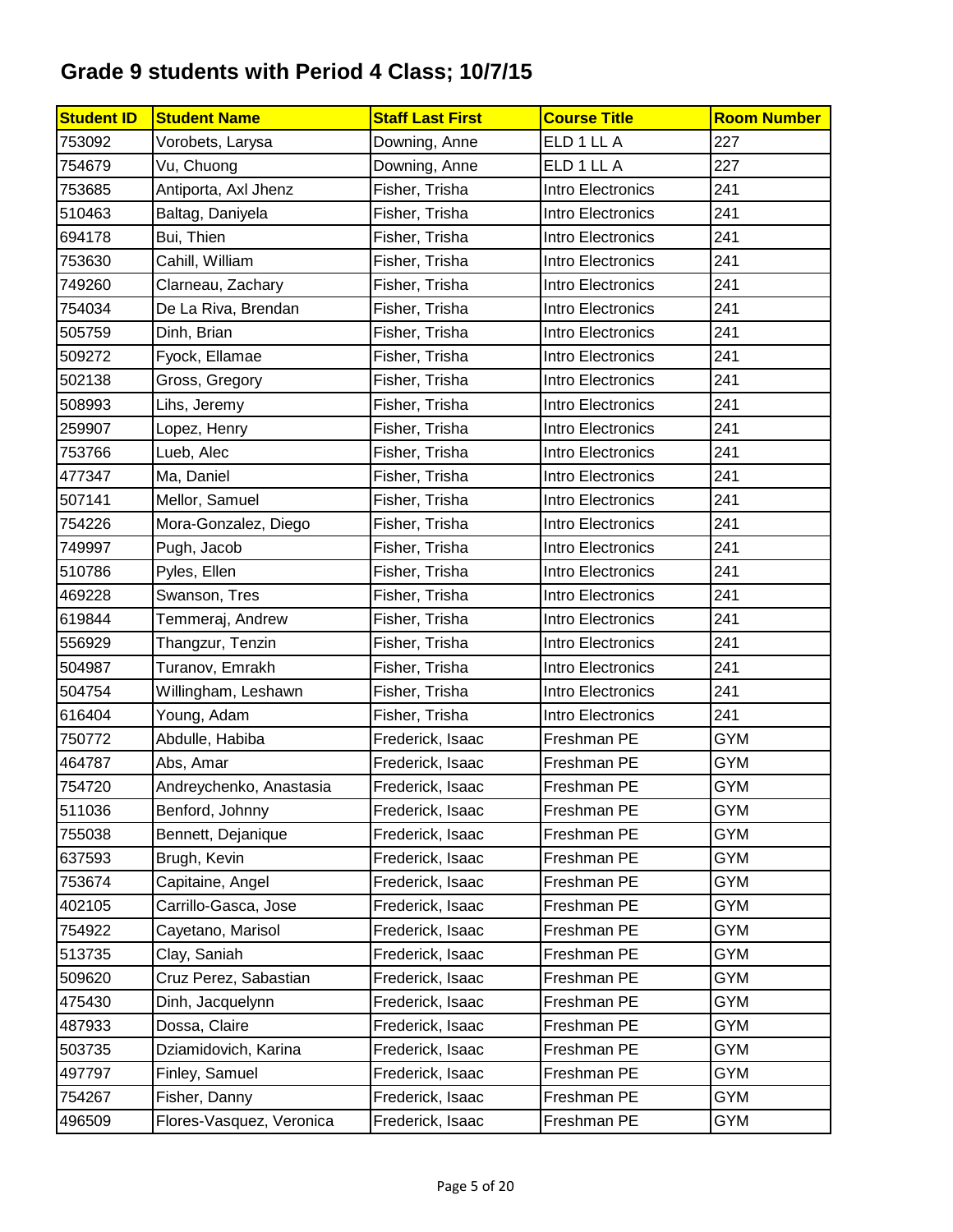| <b>Student ID</b> | <b>Student Name</b>          | <b>Staff Last First</b> | <b>Course Title</b>       | <b>Room Number</b> |
|-------------------|------------------------------|-------------------------|---------------------------|--------------------|
| 558129            | Hall, Madilynn               | Frederick, Isaac        | Freshman PE               | <b>GYM</b>         |
| 508337            | Hann, Avery                  | Frederick, Isaac        | Freshman PE               | <b>GYM</b>         |
| 509122            | Henson, Chance               | Frederick, Isaac        | Freshman PE               | <b>GYM</b>         |
| 507908            | Hudiburg, Brittney           | Frederick, Isaac        | Freshman PE               | <b>GYM</b>         |
| 460847            | Kharchenko, Roman            | Frederick, Isaac        | Freshman PE               | <b>GYM</b>         |
| 753583            | Le, Christine                | Frederick, Isaac        | Freshman PE               | <b>GYM</b>         |
| 750717            | Linares Espinoza, Jennifer   | Frederick, Isaac        | Freshman PE               | <b>GYM</b>         |
| 457447            | Lizarraras, Jorge            | Frederick, Isaac        | Freshman PE               | <b>GYM</b>         |
| 754240            | Lopez, Jhobany               | Frederick, Isaac        | Freshman PE               | <b>GYM</b>         |
| 512987            | Lorenzo-Bernal, Litzy Odalis | Frederick, Isaac        | Freshman PE               | <b>GYM</b>         |
| 552445            | Marking, Dylan               | Frederick, Isaac        | Freshman PE               | <b>GYM</b>         |
| 429608            | Michel-Diaz, Alexi           | Frederick, Isaac        | Freshman PE               | <b>GYM</b>         |
| 465069            | Mojica-Zavala, Krishna       | Frederick, Isaac        | Freshman PE               | <b>GYM</b>         |
| 258819            | Morris, Trinity              | Frederick, Isaac        | Freshman PE               | <b>GYM</b>         |
| 498135            | Moua, Annie                  | Frederick, Isaac        | Freshman PE               | <b>GYM</b>         |
| 503138            | Narruhn, Omarr               | Frederick, Isaac        | Freshman PE               | <b>GYM</b>         |
| 753729            | Nguyen, Anh                  | Frederick, Isaac        | Freshman PE               | <b>GYM</b>         |
| 508094            | Real, Ashley                 | Frederick, Isaac        | Freshman PE               | <b>GYM</b>         |
| 461308            | Salihovic, Esad              | Frederick, Isaac        | Freshman PE               | <b>GYM</b>         |
| 754216            | Sanchez, Emily               | Frederick, Isaac        | Freshman PE               | <b>GYM</b>         |
| 572725            | Sebeh, Honey                 | Frederick, Isaac        | Freshman PE               | <b>GYM</b>         |
| 753321            | Semere, Melat                | Frederick, Isaac        | Freshman PE               | <b>GYM</b>         |
| 509706            | Smith, Jacob                 | Frederick, Isaac        | Freshman PE               | <b>GYM</b>         |
| 534392            | Snegur, Liliya               | Frederick, Isaac        | Freshman PE               | <b>GYM</b>         |
| 503097            | Solis, Nayeli                | Frederick, Isaac        | Freshman PE               | <b>GYM</b>         |
| 616020            | Tsang, Lisa                  | Frederick, Isaac        | Freshman PE               | <b>GYM</b>         |
| 735546            | Tun, Maung                   | Frederick, Isaac        | Freshman PE               | <b>GYM</b>         |
| 554293            | Ursaki, Domka                | Frederick, Isaac        | Freshman PE               | <b>GYM</b>         |
| 735992            | Van Meter, Neva              | Frederick, Isaac        | Freshman PE               | <b>GYM</b>         |
| 505841            | Villarreal, Arnold           | Frederick, Isaac        | Freshman PE               | GYM                |
| 498196            | Ward, Jessica                | Frederick, Isaac        | Freshman PE               | GYM                |
| 754264            | Weber, Alauna                | Frederick, Isaac        | Freshman PE               | <b>GYM</b>         |
| 563347            | Whitney, Christopher         | Frederick, Isaac        | Freshman PE               | GYM                |
| 689814            | Wu, Brandon                  | Frederick, Isaac        | Freshman PE               | <b>GYM</b>         |
| 510288            | Zavelytsya, Kostyantyn       | Frederick, Isaac        | Freshman PE               | <b>GYM</b>         |
| 555754            | Zhu, Jia Liang               | Frederick, Isaac        | Freshman PE               | <b>GYM</b>         |
| 555600            | Arciga Suarez, Abril         | George, Travis          | Algebra Fundamentals A    | 130                |
| 508465            | Ayers, Kailynn               | George, Travis          | Algebra Fundamentals A130 |                    |
| 464867            | Benitez Ayala, Norma         | George, Travis          | Algebra Fundamentals A    | 130                |
| 507153            | Cruz Dominguez, Maria        | George, Travis          | Algebra Fundamentals A130 |                    |
| 587206            | Dudley, Andrew               | George, Travis          | Algebra Fundamentals A130 |                    |
| 465048            | Gonzalez-Vazquez, Arturo     | George, Travis          | Algebra Fundamentals A130 |                    |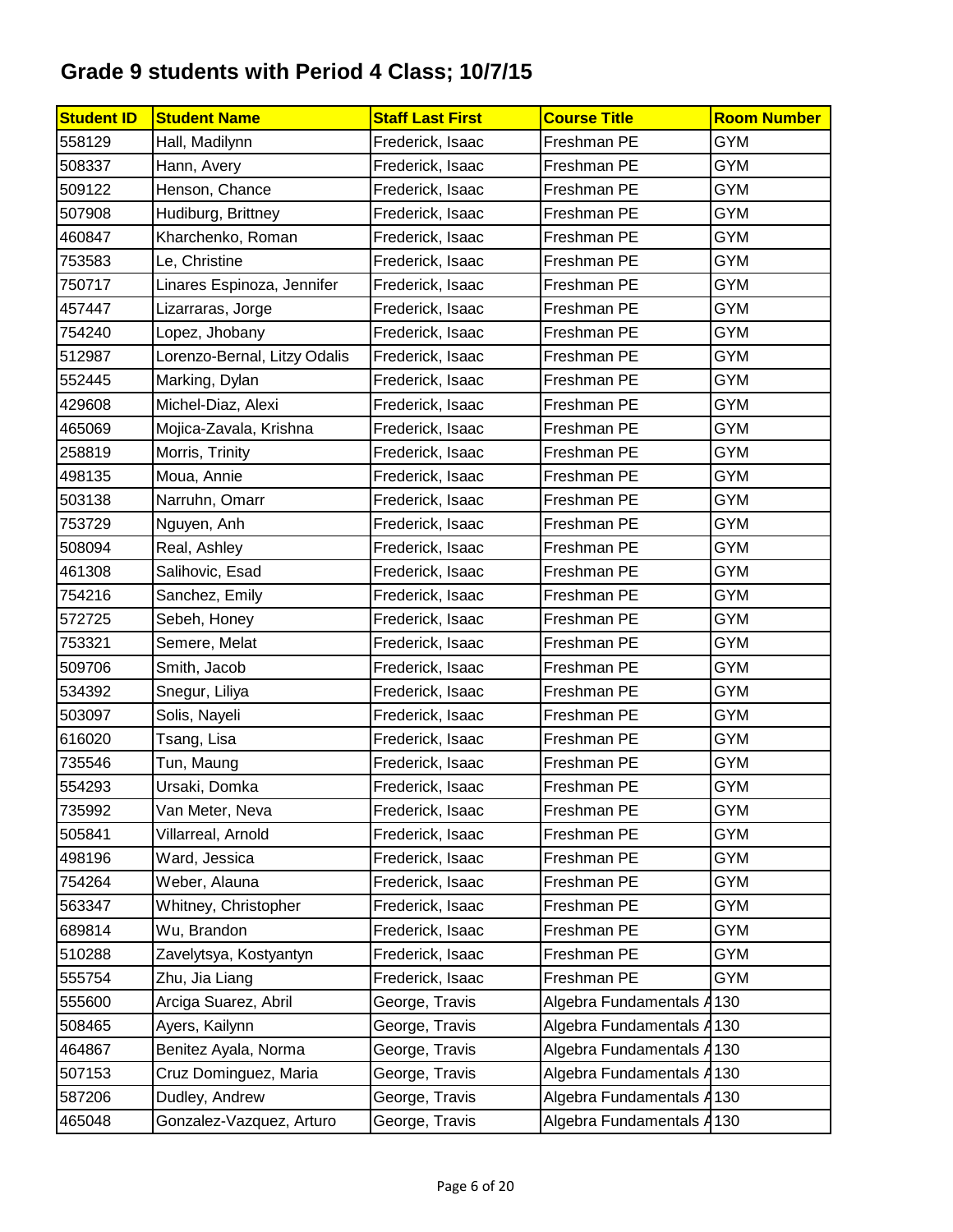| <b>Student ID</b> | <b>Student Name</b>     | <b>Staff Last First</b> | <b>Course Title</b>              | <b>Room Number</b> |
|-------------------|-------------------------|-------------------------|----------------------------------|--------------------|
| 750917            | Jackson, MyLin          | George, Travis          | Algebra Fundamentals A130        |                    |
| 752988            | Jantaleuk, Rachanan     | George, Travis          | Algebra Fundamentals A130        |                    |
| 752997            | Jeylani, Muna           | George, Travis          | Algebra Fundamentals A           | 130                |
| 505374            | Kadyrov, Mamed          | George, Travis          | Algebra Fundamentals A           | 130                |
| 511375            | Koun, Kiona             | George, Travis          | Algebra Fundamentals A           | 130                |
| 375797            | Mendoza, Efrain         | George, Travis          | Algebra Fundamentals A130        |                    |
| 488513            | Mitchell-Bonner, Kalija | George, Travis          | Algebra Fundamentals A           | 130                |
| 235318            | Nutini, Johnathan       | George, Travis          | Algebra Fundamentals A           | 130                |
| 473249            | Ponce, Kevin            | George, Travis          | Algebra Fundamentals A           | 130                |
| 751227            | Ruiz Valentine, Jose    | George, Travis          | Algebra Fundamentals A           | 130                |
| 401069            | Alvarado-Salceda, Tracy | Harvey, Whitney         | Foods Science 1                  | 239                |
| 488734            | Camacho, Isaiah         | Harvey, Whitney         | Foods Science 1                  | 239                |
| 754398            | Hall, Alyssa            | Harvey, Whitney         | Foods Science 1                  | 239                |
| 562387            | Heiner, Zacchaeus       | Harvey, Whitney         | Foods Science 1                  | 239                |
| 671132            | Mohammed, Ibrahim       | Harvey, Whitney         | Foods Science 1                  | 239                |
| 235443            | Odman, Trent            | Harvey, Whitney         | Foods Science 1                  | 239                |
| 504272            | Pedro, Sydney           | Harvey, Whitney         | Foods Science 1                  | 239                |
| 755037            | Phillips, Alyssa        | Harvey, Whitney         | Foods Science 1                  | 239                |
| 751909            | Sullivan, Spencer       | Harvey, Whitney         | Foods Science 1                  | 239                |
| 486933            | Tran, Samuel            | Harvey, Whitney         | Foods Science 1                  | 239                |
| 486613            | Vang, Maiyang           | Harvey, Whitney         | Foods Science 1                  | 239                |
| 507648            | Vasilchuk, Elina        | Harvey, Whitney         | Foods Science 1                  | 239                |
| 569126            | Vu, Kim Ngan            | Harvey, Whitney         | Foods Science 1                  | 239                |
| 512366            | Ware, Kalika            | Harvey, Whitney         | Foods Science 1                  | 239                |
| 484673            | West, Sammie            | Harvey, Whitney         | Foods Science 1                  | 239                |
| 511647            | Yarbrough, Tiana        | Harvey, Whitney         | Foods Science 1                  | 239                |
| 638340            | Ezzat, Jovany           | Healey, Jennifer        | ELD <sub>5</sub>                 | 314                |
| 502908            | Brambila, Hector        | Hurley, Tim             | Fitness & Fun: Sem 1             | <b>SGYM</b>        |
| 617944            | Celis, Joshua           | Hurley, Tim             | Fitness & Fun: Sem 1             | <b>SGYM</b>        |
| 321603            | Collins, Richard        | Hurley, Tim             | Fitness & Fun: Sem 1             | <b>SGYM</b>        |
| 492114            | Jefferies, Marlon       | Hurley, Tim             | Fitness & Fun: Sem 1             | <b>SGYM</b>        |
| 503312            | Khomich, Maksim         | Hurley, Tim             | Fitness & Fun: Sem 1             | <b>SGYM</b>        |
| 711640            | Nitz, Katherine         | Hurley, Tim             | Fitness & Fun: Sem 1             | <b>SGYM</b>        |
| 492515            | Nolen, Bailey           | Hurley, Tim             | Fitness & Fun: Sem 1             | <b>SGYM</b>        |
| 497201            | Olsen, Kyle             | Hurley, Tim             | Fitness & Fun: Sem 1             | <b>SGYM</b>        |
| 693820            | Orozco, Jeremiah        | Hurley, Tim             | Fitness & Fun: Sem 1             | <b>SGYM</b>        |
| 509164            | Tumbagahan, Anacleto    | Hurley, Tim             | Fitness & Fun: Sem 1             | <b>SGYM</b>        |
| 527647            | Gaiovych, Nataliya      | Johnson, Erik           | Study Hall S1                    | 307                |
| 509697            | Antonovich, Daniel      | Karki, Becky            | <b>Advanced General Scier S3</b> |                    |
| 502361            | Bradford, Kaylee        | Karki, Becky            | <b>Advanced General Scier S3</b> |                    |
| 732820            | Chapman, Jacob          | Karki, Becky            | <b>Advanced General Scier S3</b> |                    |
| 617633            | Chen, Nicole            | Karki, Becky            | <b>Advanced General Scier S3</b> |                    |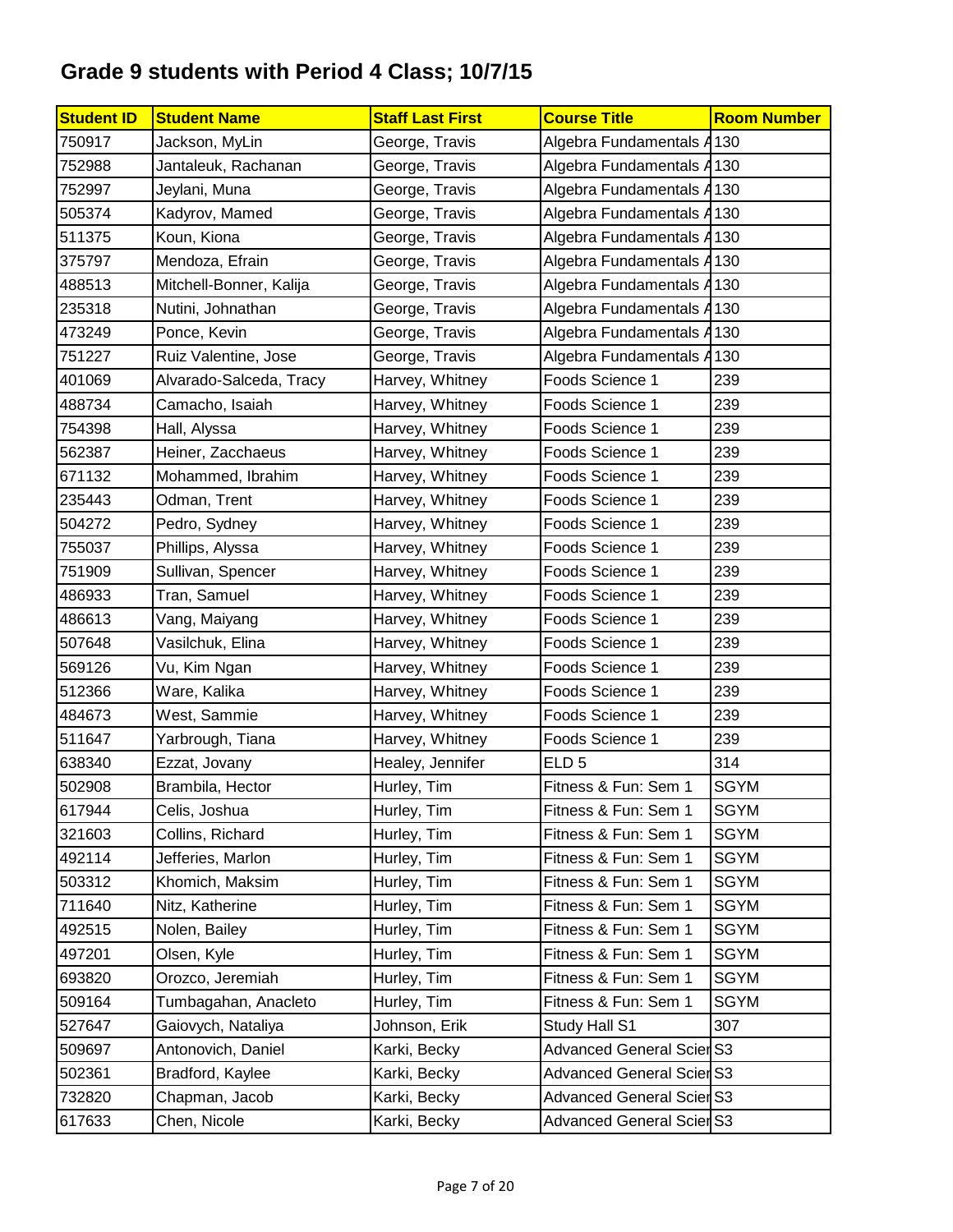| <b>Student ID</b> | <b>Student Name</b>     | <b>Staff Last First</b> | <b>Course Title</b>              | <b>Room Number</b> |
|-------------------|-------------------------|-------------------------|----------------------------------|--------------------|
| 503300            | Dinh, Thomas            | Karki, Becky            | <b>Advanced General Scier S3</b> |                    |
| 502428            | Duku, Guwo              | Karki, Becky            | <b>Advanced General Scier S3</b> |                    |
| 503301            | Eang, Aaron             | Karki, Becky            | <b>Advanced General Scier S3</b> |                    |
| 731514            | Ho, Emmy                | Karki, Becky            | <b>Advanced General Scier S3</b> |                    |
| 716999            | Hollins, Layla          | Karki, Becky            | <b>Advanced General Scier S3</b> |                    |
| 508299            | Le, Quyen               | Karki, Becky            | <b>Advanced General Scier S3</b> |                    |
| 496983            | Mackey, Samantha        | Karki, Becky            | <b>Advanced General Scier S3</b> |                    |
| 485133            | Martin, Haley           | Karki, Becky            | <b>Advanced General Scier S3</b> |                    |
| 754687            | Maxwell, Chelsy         | Karki, Becky            | <b>Advanced General Scier S3</b> |                    |
| 502697            | Mendoza-Ramos, Jessica  | Karki, Becky            | <b>Advanced General Scier S3</b> |                    |
| 753585            | Mulat, Rebecca          | Karki, Becky            | <b>Advanced General ScierS3</b>  |                    |
| 497881            | Murphy, SarahAnn        | Karki, Becky            | <b>Advanced General Scier S3</b> |                    |
| 753606            | Nguyen, David           | Karki, Becky            | <b>Advanced General Scier S3</b> |                    |
| 497199            | Nguyen, Jacqueline      | Karki, Becky            | <b>Advanced General Scier S3</b> |                    |
| 475945            | Petukhova, Ester        | Karki, Becky            | <b>Advanced General Scier S3</b> |                    |
| 750338            | Pham, Khang             | Karki, Becky            | <b>Advanced General Scier S3</b> |                    |
| 749290            | Pilat, Ruslan           | Karki, Becky            | <b>Advanced General Scier S3</b> |                    |
| 499585            | Podkurova, Christina    | Karki, Becky            | <b>Advanced General Scier S3</b> |                    |
| 497094            | Rymlyanskyy, Ivan       | Karki, Becky            | <b>Advanced General Scier S3</b> |                    |
| 479048            | Santos-Cime, Daniel     | Karki, Becky            | <b>Advanced General Scier S3</b> |                    |
| 506902            | Schwankl, Lyllie        | Karki, Becky            | <b>Advanced General Scier S3</b> |                    |
| 508802            | Shtefanio, Samuel       | Karki, Becky            | <b>Advanced General Scier S3</b> |                    |
| 511256            | Sneath, Rylee           | Karki, Becky            | <b>Advanced General Scier S3</b> |                    |
| 753616            | Southard, Naomi         | Karki, Becky            | <b>Advanced General Scier S3</b> |                    |
| 504733            | Stelya, Diana           | Karki, Becky            | <b>Advanced General Scier S3</b> |                    |
| 505264            | Timothy, Connie-Bel     | Karki, Becky            | <b>Advanced General Scier S3</b> |                    |
| 502117            | Tran, Dan               | Karki, Becky            | <b>Advanced General Scier S3</b> |                    |
| 486693            | Tran, Daniel            | Karki, Becky            | <b>Advanced General Scier S3</b> |                    |
| 435867            | Tran, Vicky             | Karki, Becky            | <b>Advanced General Scier S3</b> |                    |
| 497535            | Usmanova, Shirvana      | Karki, Becky            | <b>Advanced General Scier S3</b> |                    |
| 623184            | Vang, Katie             | Karki, Becky            | <b>Advanced General Scier S3</b> |                    |
| 488954            | Wendell, Jordan         | Karki, Becky            | <b>Advanced General Scier S3</b> |                    |
| 498461            | Abdukadir, Omar         | Kellon, Eric            | General Science A                | 111                |
| 750288            | Anderson, Andrew        | Kellon, Eric            | General Science A                | 111                |
| 512888            | Anderson, Vito          | Kellon, Eric            | General Science A                | 111                |
| 475428            | Castro Andraca, Julissa | Kellon, Eric            | General Science A                | 111                |
| 473788            | Chanthabouly, Elizabeth | Kellon, Eric            | General Science A                | 111                |
| 385423            | Christensen, Felicity   | Kellon, Eric            | General Science A                | 111                |
| 509428            | Elsen-Mcdaniel, Grace   | Kellon, Eric            | General Science A                | 111                |
| 482934            | Floyd, Xaramar          | Kellon, Eric            | General Science A                | 111                |
| 749474            | Lama, Paresh            | Kellon, Eric            | General Science A                | 111                |
| 235221            | Lopez-Sarabia, Leslie   | Kellon, Eric            | General Science A                | 111                |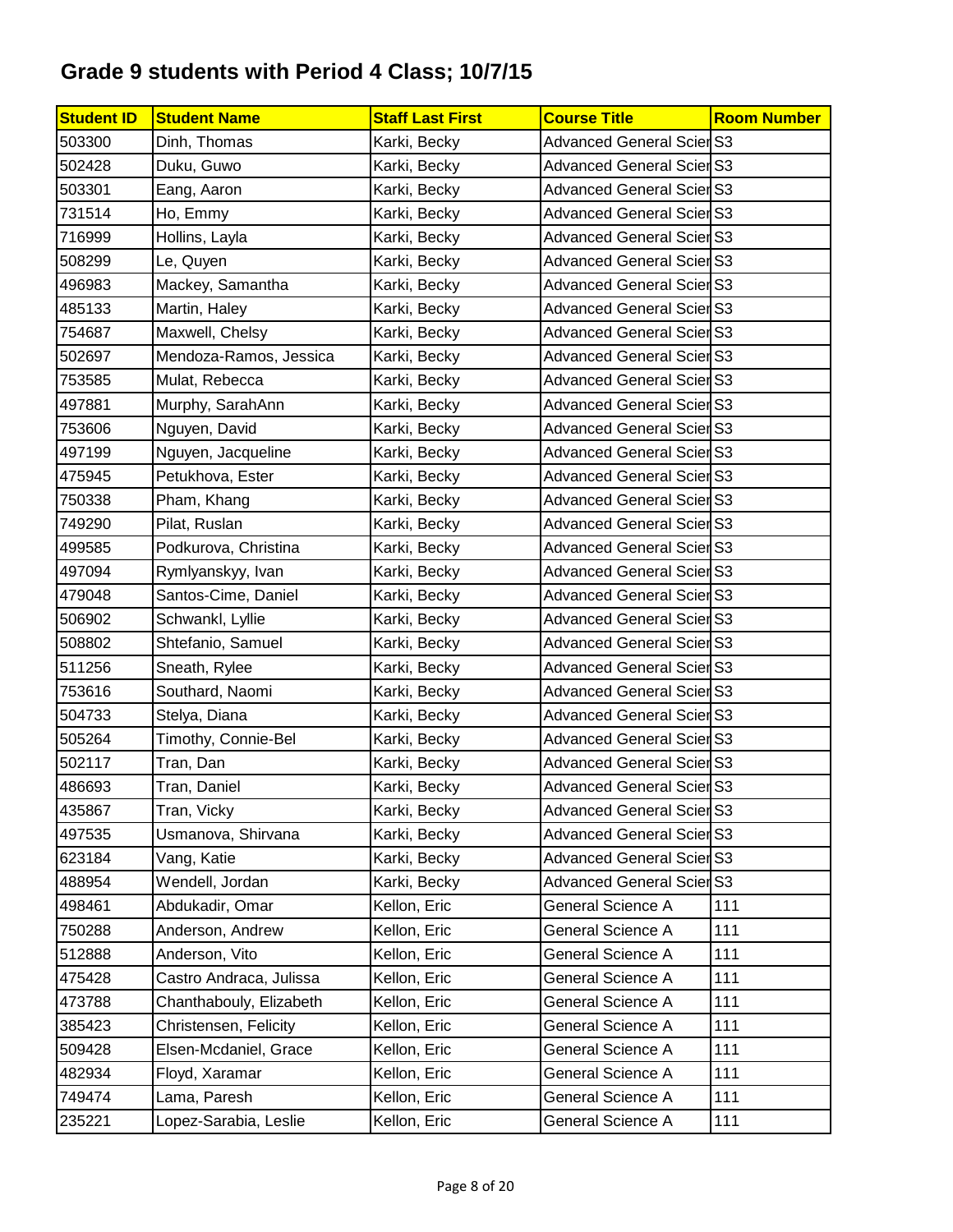| <b>Student ID</b> | <b>Student Name</b>           | <b>Staff Last First</b> | <b>Course Title</b>      | <b>Room Number</b> |
|-------------------|-------------------------------|-------------------------|--------------------------|--------------------|
| 719471            | Lores Machado, Angel          | Kellon, Eric            | General Science A        | 111                |
| 754229            | Makarenko, Anthony            | Kellon, Eric            | General Science A        | 111                |
| 484973            | Martinez-Santoyo, Christopher | Kellon, Eric            | General Science A        | 111                |
| 750207            | McElroy, Kalani               | Kellon, Eric            | General Science A        | 111                |
| 640018            | Nee, Noreema                  | Kellon, Eric            | <b>General Science A</b> | 111                |
| 613980            | Nelson, Quentin               | Kellon, Eric            | <b>General Science A</b> | 111                |
| 311725            | Owings, Tyler                 | Kellon, Eric            | General Science A        | 111                |
| 537545            | Rubio-Batista, Rubiel         | Kellon, Eric            | General Science A        | 111                |
| 755079            | Safari, Mutoni                | Kellon, Eric            | General Science A        | 111                |
| 683948            | Sanders, Gabrielle            | Kellon, Eric            | <b>General Science A</b> | 111                |
| 754276            | Scheetz, Joshua               | Kellon, Eric            | General Science A        | 111                |
| 510559            | Shpak, Anna                   | Kellon, Eric            | <b>General Science A</b> | 111                |
| 387679            | Shtogrin, David               | Kellon, Eric            | General Science A        | 111                |
| 507148            | Thepharat, Tavian             | Kellon, Eric            | General Science A        | 111                |
| 754680            | Trinh, Lien                   | Kellon, Eric            | General Science A        | 111                |
| 752069            | Turner, Michael               | Kellon, Eric            | General Science A        | 111                |
| 507548            | Walker, Tyler                 | Kellon, Eric            | General Science A        | 111                |
| 619296            | Adrian, Evielyn               | Landy, Angela           | Health A                 | 175                |
| 656769            | Aladinova, Narina             | Landy, Angela           | Health A                 | 175                |
| 754612            | Ali, Faduma                   | Landy, Angela           | Health A                 | 175                |
| 488840            | Araujo Quintana, Stephany     | Landy, Angela           | Health A                 | 175                |
| 314000            | Barnhart, Laura               | Landy, Angela           | Health A                 | 175                |
| 492895            | De La Torre, Lissette         | Landy, Angela           | Health A                 | 175                |
| 448727            | Factor Ozuna, Alexander       | Landy, Angela           | Health A                 | 175                |
| 471227            | Geshka, Jenny                 | Landy, Angela           | Health A                 | 175                |
| 749996            | Graff, Joshua                 | Landy, Angela           | Health A                 | 175                |
| 508708            | Henry, Sarah                  | Landy, Angela           | <b>Health A</b>          | 175                |
| 753580            | Huang, Julie                  | Landy, Angela           | Health A                 | 175                |
| 448907            | Kien, Jessica                 | Landy, Angela           | Health A                 | 175                |
| 753582            | Le, Christina                 | Landy, Angela           | Health A                 | 175                |
| 400855            | Le, Larry                     | Landy, Angela           | Health A                 | 175                |
| 493560            | Leitner, Austin               | Landy, Angela           | Health A                 | 175                |
| 505587            | Lorenzo-Rendon, Raul          | Landy, Angela           | Health A                 | 175                |
| 503302            | Magallanes-Serna, Valente     | Landy, Angela           | Health A                 | 175                |
| 497195            | Medina Munoz, Juan            | Landy, Angela           | Health A                 | 175                |
| 512101            | Mendoza, Saira                | Landy, Angela           | Health A                 | 175                |
| 458007            | Montalvo, Tristan             | Landy, Angela           | Health A                 | 175                |
| 455487            | Nguyen, Kathy                 | Landy, Angela           | Health A                 | 175                |
| 502982            | Olmos-Gonzalez, Eduardo       | Landy, Angela           | Health A                 | 175                |
| 502759            | Ramirez, Angelina             | Landy, Angela           | Health A                 | 175                |
| 502131            | Reyes, Victor                 | Landy, Angela           | Health A                 | 175                |
| 498759            | Rozendal, Mariam              | Landy, Angela           | Health A                 | 175                |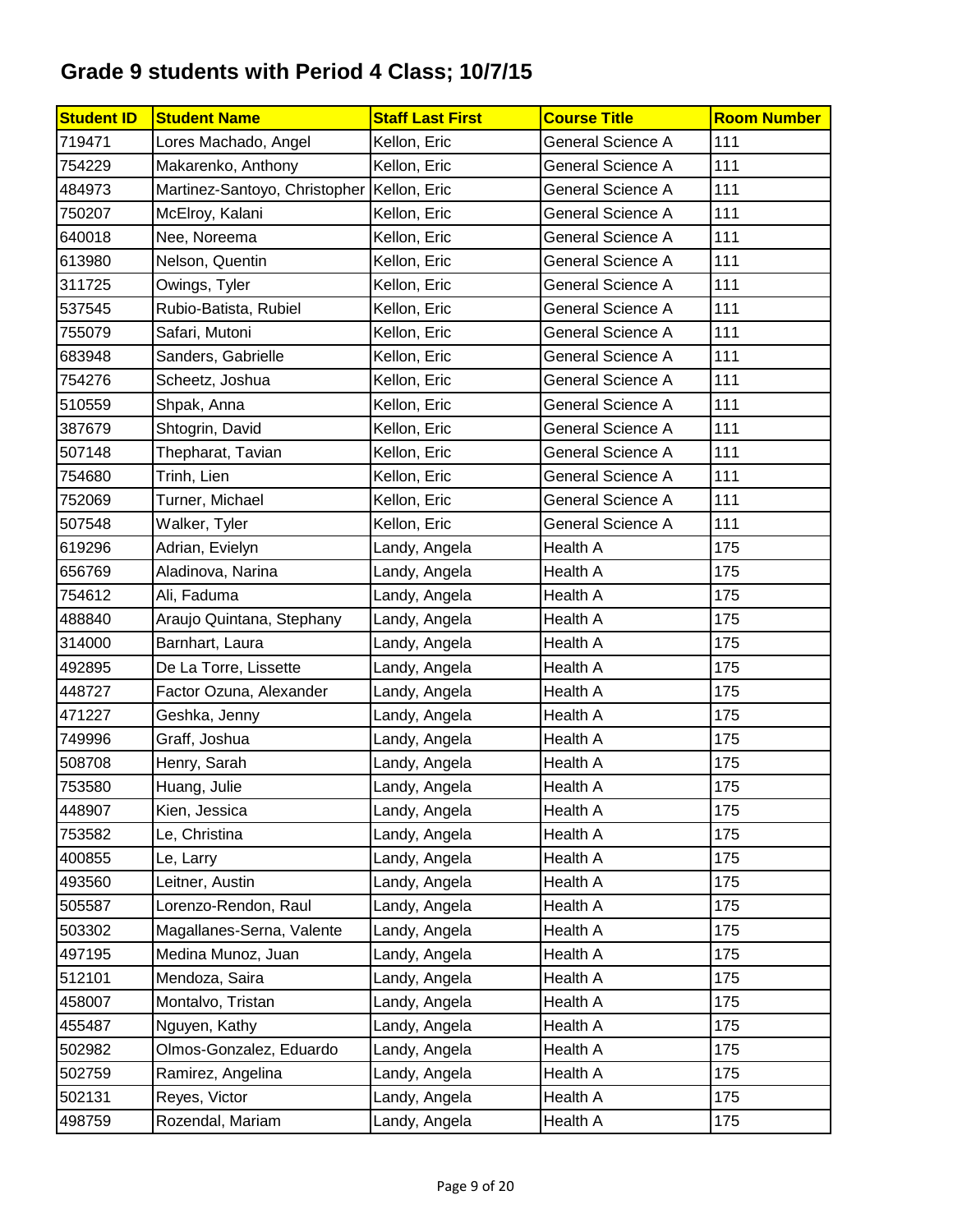| <b>Student ID</b> | <b>Student Name</b>    | <b>Staff Last First</b> | <b>Course Title</b>     | <b>Room Number</b> |
|-------------------|------------------------|-------------------------|-------------------------|--------------------|
| 537546            | Rubio-Batista, Raquel  | Landy, Angela           | Health A                | 175                |
| 754403            | Tanino, Isaisha        | Landy, Angela           | <b>Health A</b>         | 175                |
| 486653            | Thompsen Hodge, Vaughn | Landy, Angela           | Health A                | 175                |
| 502641            | Williams, Colby        | Landy, Angela           | Health A                | 175                |
| 471027            | Yurchenko, Tatyana     | Landy, Angela           | Health A                | 175                |
| 492096            | Bartlett, William      | Linn, Ron               | Ceramics                | 223                |
| 462647            | Basaraba, Michael      | Linn, Ron               | Ceramics                | 223                |
| 503417            | Bockelman, Jadelyn     | Linn, Ron               | Ceramics                | 223                |
| 511767            | Booker-Harris, De'von  | Linn, Ron               | Ceramics                | 223                |
| 749259            | Bowman, Megan          | Linn, Ron               | Ceramics                | 223                |
| 453267            | Bui, Jason             | Linn, Ron               | Ceramics                | 223                |
| 488273            | Gammon, Orion          | Linn, Ron               | Ceramics                | 223                |
| 749266            | Gavrielov, Moshe       | Linn, Ron               | Ceramics                | 223                |
| 753619            | Nguyen, Teresa         | Linn, Ron               | Ceramics                | 223                |
| 475727            | Ovcharenko, Alyona     | Linn, Ron               | Ceramics                | 223                |
| 504174            | Schindler, Samantha    | Linn, Ron               | Ceramics                | 223                |
| 489336            | Seward, Arianna        | Linn, Ron               | Ceramics                | 223                |
| 493575            | Strugari, Peter        | Linn, Ron               | Ceramics                | 223                |
| 753755            | Vu, Anthony            | Linn, Ron               | Ceramics                | 223                |
| 750768            | Williams, Trinity      | Linn, Ron               | Ceramics                | 223                |
| 335153            | Bautista-Lazo, Jordan  | Lisac, Denise           | <b>Digital Literacy</b> | 216                |
| 511367            | Center, Lilly          | Lisac, Denise           | <b>Digital Literacy</b> | 216                |
| 504046            | Chean, Ritchia         | Lisac, Denise           | <b>Digital Literacy</b> | 216                |
| 751731            | Christine, Olivia      | Lisac, Denise           | <b>Digital Literacy</b> | 216                |
| 509800            | Folwick, Daniel        | Lisac, Denise           | <b>Digital Literacy</b> | 216                |
| 483073            | Ghawi, Lily-Emmae      | Lisac, Denise           | <b>Digital Literacy</b> | 216                |
| 512805            | Hanthaley, Lena        | Lisac, Denise           | <b>Digital Literacy</b> | 216                |
| 396878            | Hill, Estellah         | Lisac, Denise           | <b>Digital Literacy</b> | 216                |
| 311679            | Howard, Tanner         | Lisac, Denise           | <b>Digital Literacy</b> | 216                |
| 474927            | Huynh-Dang, Deren      | Lisac, Denise           | <b>Digital Literacy</b> | 216                |
| 401047            | Klett, Dakota          | Lisac, Denise           | <b>Digital Literacy</b> | 216                |
| 503105            | Knepper, McKenzie      | Lisac, Denise           | <b>Digital Literacy</b> | 216                |
| 496675            | Kruzhkov, Roman        | Lisac, Denise           | Digital Literacy        | 216                |
| 555635            | Le, Nhan               | Lisac, Denise           | <b>Digital Literacy</b> | 216                |
| 623354            | Leaupepetele, Julia    | Lisac, Denise           | <b>Digital Literacy</b> | 216                |
| 751183            | Logan Murphy, Alexis   | Lisac, Denise           | <b>Digital Literacy</b> | 216                |
| 502905            | Loring, Josephine      | Lisac, Denise           | <b>Digital Literacy</b> | 216                |
| 751962            | Magada, Gabrielle      | Lisac, Denise           | <b>Digital Literacy</b> | 216                |
| 552980            | Marchuk, Mishella      | Lisac, Denise           | <b>Digital Literacy</b> | 216                |
| 508751            | Matthews, Riley        | Lisac, Denise           | <b>Digital Literacy</b> | 216                |
| 493561            | McCarty, Kendra        | Lisac, Denise           | <b>Digital Literacy</b> | 216                |
| 507084            | Meeks, Brayden         | Lisac, Denise           | <b>Digital Literacy</b> | 216                |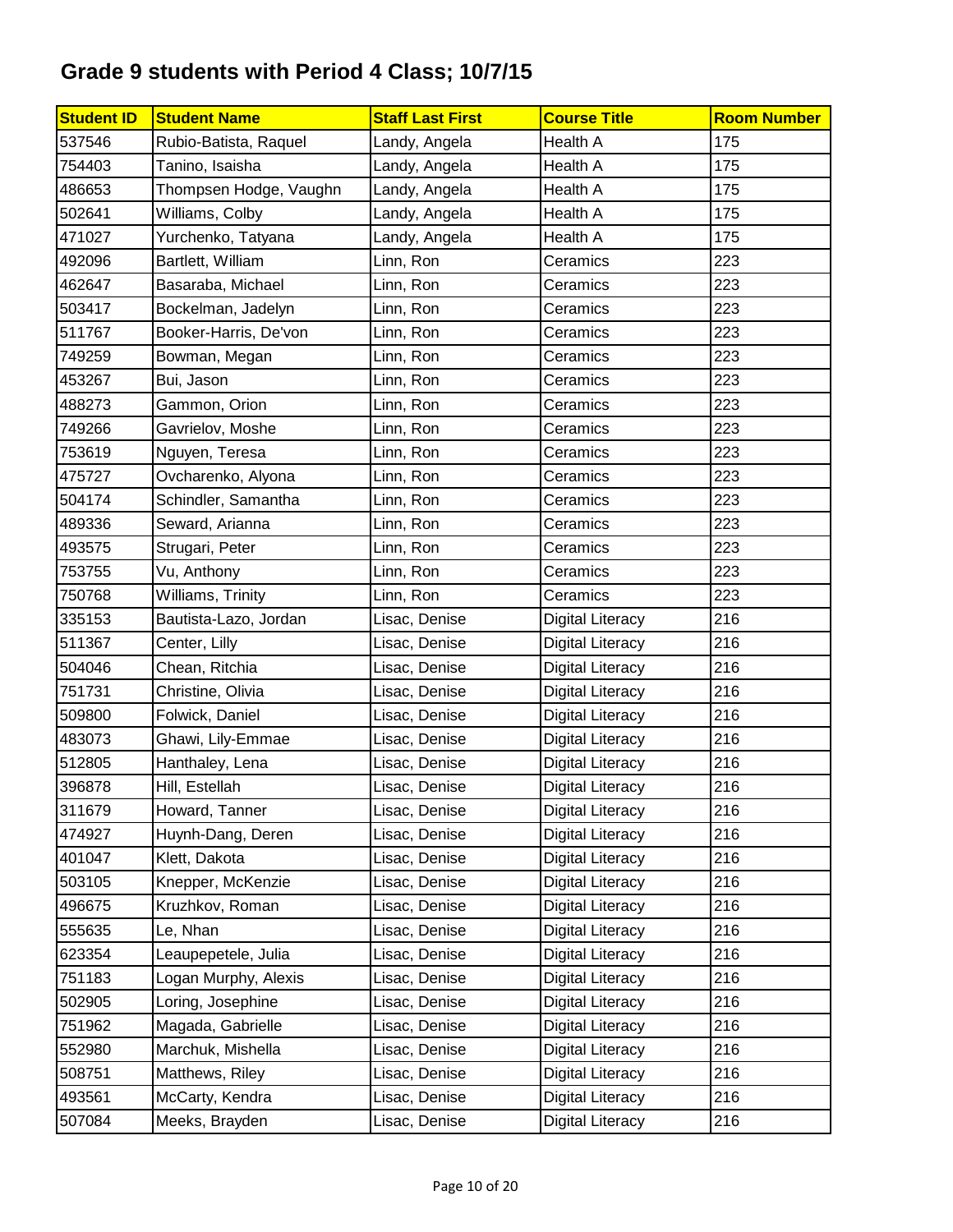| <b>Student ID</b> | <b>Student Name</b>        | <b>Staff Last First</b> | <b>Course Title</b>      | <b>Room Number</b> |
|-------------------|----------------------------|-------------------------|--------------------------|--------------------|
| 749279            | Mohamed, Amal              | Lisac, Denise           | <b>Digital Literacy</b>  | 216                |
| 731513            | Noble, Riain               | Lisac, Denise           | <b>Digital Literacy</b>  | 216                |
| 514280            | Plesha, Claire             | Lisac, Denise           | <b>Digital Literacy</b>  | 216                |
| 488856            | Rodriguez-Nava, Kevin      | Lisac, Denise           | <b>Digital Literacy</b>  | 216                |
| 755067            | Romero, Ariana             | Lisac, Denise           | <b>Digital Literacy</b>  | 216                |
| 476967            | Rynearson, Kaleb           | Lisac, Denise           | <b>Digital Literacy</b>  | 216                |
| 483373            | Santos-Cruz, Kevin         | Lisac, Denise           | <b>Digital Literacy</b>  | 216                |
| 507236            | Thammavong, Aleena         | Lisac, Denise           | <b>Digital Literacy</b>  | 216                |
| 557210            | Tsymbalyuk, David          | Lisac, Denise           | Digital Literacy         | 216                |
| 313998            | Villafuerte-Espinal, Juan  | Lisac, Denise           | <b>Digital Literacy</b>  | 216                |
| 751920            | Wright, April              | Lisac, Denise           | <b>Digital Literacy</b>  | 216                |
| 749890            | Yorek, Tristin             | Lisac, Denise           | <b>Digital Literacy</b>  | 216                |
| 403291            | Adams, Miguel              | Matheny, Andrew         | Honors Geometry A        | 135                |
| 338128            | Andalon-Ordaz, Miguel      | Matheny, Andrew         | Honors Geometry A        | 135                |
| 493576            | Ayers, Brogan              | Matheny, Andrew         | <b>Honors Geometry A</b> | 135                |
| 482210            | Bordiyan, Iliya            | Matheny, Andrew         | Honors Geometry A        | 135                |
| 509304            | Bradish-Dennis, Deirdre    | Matheny, Andrew         | <b>Honors Geometry A</b> | 135                |
| 482250            | Bui, Kevin                 | Matheny, Andrew         | <b>Honors Geometry A</b> | 135                |
| 749569            | Cooke, Jaden               | Matheny, Andrew         | Honors Geometry A        | 135                |
| 503145            | Darling, Ashlynn           | Matheny, Andrew         | Honors Geometry A        | 135                |
| 493554            | Fielding, lan              | Matheny, Andrew         | Honors Geometry A        | 135                |
| 502887            | Goncharuk, Lidiya          | Matheny, Andrew         | <b>Honors Geometry A</b> | 135                |
| 507985            | Holmes, Cody               | Matheny, Andrew         | Honors Geometry A        | 135                |
| 488274            | Lal, Netanya               | Matheny, Andrew         | Honors Geometry A        | 135                |
| 476261            | Lee, Nicole                | Matheny, Andrew         | Honors Geometry A        | 135                |
| 480150            | Leshchenko, Alvina         | Matheny, Andrew         | Honors Geometry A        | 135                |
| 754244            | Liang, Beiting             | Matheny, Andrew         | Honors Geometry A        | 135                |
| 488835            | Martinez Marcos, Reinaldo  | Matheny, Andrew         | Honors Geometry A        | 135                |
| 502838            | Moua, Judy                 | Matheny, Andrew         | Honors Geometry A        | 135                |
| 753757            | Nguyen, Chau               | Matheny, Andrew         | Honors Geometry A        | 135                |
| 503298            | Nguyen, Nicolas            | Matheny, Andrew         | Honors Geometry A        | 135                |
| 735597            | Nguyen, Tai                | Matheny, Andrew         | Honors Geometry A        | 135                |
| 750573            | Palmer, Cecilia            | Matheny, Andrew         | Honors Geometry A        | 135                |
| 753699            | Pitsul, Julia              | Matheny, Andrew         | Honors Geometry A        | 135                |
| 456728            | Rimlyanskiy, Oleg          | Matheny, Andrew         | Honors Geometry A        | 135                |
| 509240            | Rodriguez-Garcia, Adelelma | Matheny, Andrew         | Honors Geometry A        | 135                |
| 510161            | Rodriguez-Zepeda, Franco   | Matheny, Andrew         | Honors Geometry A        | 135                |
| 714614            | Salcedo, Marv Adrian       | Matheny, Andrew         | Honors Geometry A        | 135                |
| 497651            | Silva, Alexandra           | Matheny, Andrew         | Honors Geometry A        | 135                |
| 753610            | Springer, Savannah         | Matheny, Andrew         | Honors Geometry A        | 135                |
| 734726            | Thornton, Nathaniel        | Matheny, Andrew         | Honors Geometry A        | 135                |
| 504037            | Vega-Robledo, Angela       | Matheny, Andrew         | Honors Geometry A        | 135                |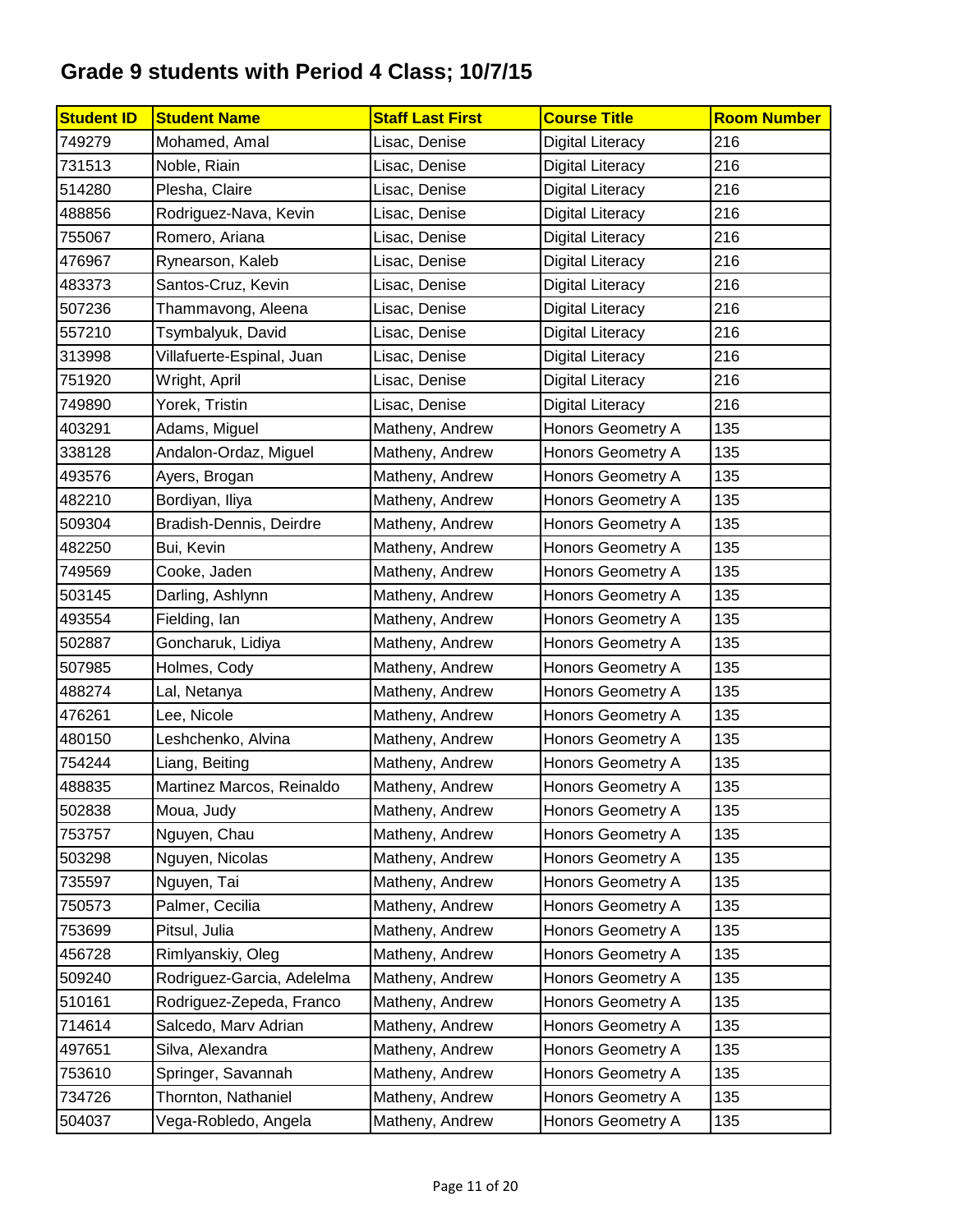| <b>Student ID</b> | <b>Student Name</b>    | <b>Staff Last First</b> | <b>Course Title</b>           | <b>Room Number</b> |
|-------------------|------------------------|-------------------------|-------------------------------|--------------------|
| 476258            | Vonica, Michael        | Matheny, Andrew         | Honors Geometry A             | 135                |
| 594010            | Vu, Minh Chau          | Matheny, Andrew         | Honors Geometry A             | 135                |
| 753625            | Vuong, Alexus          | Matheny, Andrew         | Honors Geometry A             | 135                |
| 686637            | Wu, Hua Yu             | Matheny, Andrew         | <b>Honors Geometry A</b>      | 135                |
| 553857            | Xiong, Pa              | Matheny, Andrew         | Honors Geometry A             | 135                |
| 399326            | Zhen, Yan Hong         | Matheny, Andrew         | Honors Geometry A             | 135                |
| 493578            | Binette, Lauren        | McCurnin, Erica         | Spanish 1                     | 209                |
| 472669            | Bui, Kenton            | McCurnin, Erica         | Spanish 1                     | 209                |
| 503480            | Darnell, Sydney        | McCurnin, Erica         | Spanish 1                     | 209                |
| 512201            | Dimitrash, Maria       | McCurnin, Erica         | Spanish 1                     | 209                |
| 399332            | Dovale, Lillian        | McCurnin, Erica         | Spanish 1                     | 209                |
| 504372            | Gamza, Irina           | McCurnin, Erica         | Spanish 1                     | 209                |
| 236014            | Hodges, Ahseana        | McCurnin, Erica         | Spanish 1                     | 209                |
| 504797            | Korobka, Valeriya      | McCurnin, Erica         | Spanish 1                     | 209                |
| 614781            | Li, Henry              | McCurnin, Erica         | Spanish 1                     | 209                |
| 508235            | Loman, Maximus         | McCurnin, Erica         | Spanish 1                     | 209                |
| 504700            | Melendez, Jose         | McCurnin, Erica         | Spanish 1                     | 209                |
| 753586            | Ng, Lisa               | McCurnin, Erica         | Spanish 1                     | 209                |
| 754602            | Nguyen, Alvin          | McCurnin, Erica         | Spanish 1                     | 209                |
| 483243            | Nguyen, Timmy          | McCurnin, Erica         | Spanish 1                     | 209                |
| 754391            | Noriega, Ondria        | McCurnin, Erica         | Spanish 1                     | 209                |
| 452747            | Ochkalov, Mark         | McCurnin, Erica         | Spanish 1                     | 209                |
| 734716            | O'Neal, Bonita         | McCurnin, Erica         | Spanish 1                     | 209                |
| 387348            | Patrocinio, Maile      | McCurnin, Erica         | Spanish 1                     | 209                |
| 753671            | Rosenfield, Kaitlyn    | McCurnin, Erica         | Spanish 1                     | 209                |
| 485034            | Shkinder, Aleksandr    | McCurnin, Erica         | Spanish 1                     | 209                |
| 511432            | Shvets, Margarita      | McCurnin, Erica         | Spanish 1                     | 209                |
| 485033            | Stephen, Julia         | McCurnin, Erica         | Spanish 1                     | 209                |
| 504287            | Tigu, Jennifer         | McCurnin, Erica         | Spanish 1                     | 209                |
| 251714            | Austin, Andrew         | McGory, Nathan          | Merge Digital Literacy        | 211                |
| 752315            | Davis, Austin          | McGory, Nathan          | Merge Digital Literacy        | 211                |
| 475929            | Dominguez, Joel        | McGory, Nathan          | <b>Merge Digital Literacy</b> | 211                |
| 527211            | Johnson, Joshua        | McGory, Nathan          | Merge Digital Literacy        | 211                |
| 755028            | Johnson, Zachary       | McGory, Nathan          | <b>Merge Digital Literacy</b> | 211                |
| 754727            | Leate, David           | McGory, Nathan          | Merge Digital Literacy        | 211                |
| 478387            | Likhatskiy, Mikhail    | McGory, Nathan          | Merge Digital Literacy        | 211                |
| 571389            | Marks, Olga            | McGory, Nathan          | Merge Digital Literacy        | 211                |
| 373548            | Riley, Seth            | McGory, Nathan          | Merge Digital Literacy        | 211                |
| 288457            | Romero-Galaviz, Isidro | McGory, Nathan          | Merge Digital Literacy        | 211                |
| 498199            | Romo-Olmos, Jonathan   | McGory, Nathan          | Merge Digital Literacy        | 211                |
| 667442            | Bharati, Monika        | Meakin, Rachelle        | Algebra 1 A                   | 127                |
| 382563            | Caudle, Austin         | Meakin, Rachelle        | Algebra 1 A                   | 127                |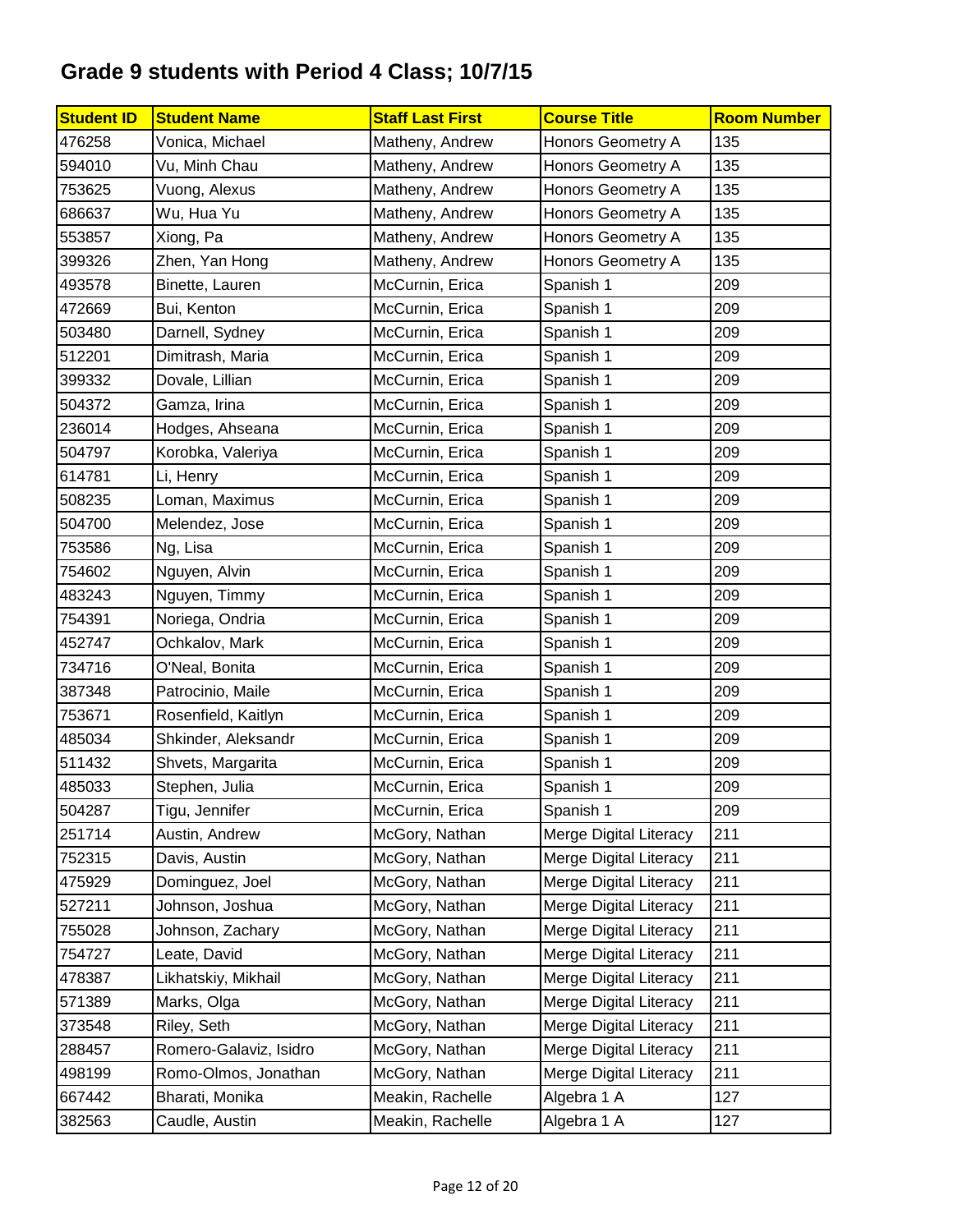| <b>Student ID</b> | <b>Student Name</b>     | <b>Staff Last First</b> | <b>Course Title</b>      | <b>Room Number</b> |
|-------------------|-------------------------|-------------------------|--------------------------|--------------------|
| 754618            | Christorhus, Jonah      | Meakin, Rachelle        | Algebra 1 A              | 127                |
| 534289            | Divens, Charsi          | Meakin, Rachelle        | Algebra 1 A              | 127                |
| 511374            | Fleming, Jerome         | Meakin, Rachelle        | Algebra 1 A              | 127                |
| 465047            | Gatmin, Jaylo           | Meakin, Rachelle        | Algebra 1 A              | 127                |
| 716463            | Geer, Chase             | Meakin, Rachelle        | Algebra 1 A              | 127                |
| 477067            | Hoffman, Ariel          | Meakin, Rachelle        | Algebra 1 A              | 127                |
| 754195            | Hudson, Kayeonna        | Meakin, Rachelle        | Algebra 1 A              | 127                |
| 495217            | Mathews, Chloe          | Meakin, Rachelle        | Algebra 1 A              | 127                |
| 480253            | McClain, Megan          | Meakin, Rachelle        | Algebra 1 A              | 127                |
| 752859            | Meredith, Gavin         | Meakin, Rachelle        | Algebra 1 A              | 127                |
| 593048            | Momotok, Olga           | Meakin, Rachelle        | Algebra 1 A              | 127                |
| 496754            | Morgan, Rogan           | Meakin, Rachelle        | Algebra 1 A              | 127                |
| 632859            | Niiranen, Mariyah       | Meakin, Rachelle        | Algebra 1 A              | 127                |
| 509223            | Truong, Anh             | Meakin, Rachelle        | Algebra 1 A              | 127                |
| 751630            | Truong, Anh             | Meakin, Rachelle        | Algebra 1 A              | 127                |
| 502570            | Villanueva, Misael      | Meakin, Rachelle        | Algebra 1 A              | 127                |
| 508300            | Wollrabe, Andre         | Meakin, Rachelle        | Algebra 1 A              | 127                |
| 503303            | Arzola Cortes, Noel     | Owen, Richard           | <b>General Science A</b> | S4                 |
| 508395            | Belmont, Ralston        | Owen, Richard           | General Science A        | S4                 |
| 250369            | Bishop, Nathaniel       | Owen, Richard           | <b>General Science A</b> | S <sub>4</sub>     |
| 751854            | Caldera, Sophia         | Owen, Richard           | General Science A        | S4                 |
| 752623            | Carter, Isaiah          | Owen, Richard           | General Science A        | S4                 |
| 129850            | Cha, Sarah              | Owen, Richard           | <b>General Science A</b> | S4                 |
| 752222            | Hagen-Ward, Desmond     | Owen, Richard           | General Science A        | S4                 |
| 638076            | Hernandez, Raymundo     | Owen, Richard           | General Science A        | S4                 |
| 471067            | Herrera, Paulina        | Owen, Richard           | <b>General Science A</b> | S4                 |
| 559642            | Hodge, Michael          | Owen, Richard           | General Science A        | S <sub>4</sub>     |
| 496569            | Hopper, Brittaney       | Owen, Richard           | <b>General Science A</b> | S4                 |
| 511355            | Jimenez, Patricia       | Owen, Richard           | General Science A        | S <sub>4</sub>     |
| 396850            | Krause, Kaylee          | Owen, Richard           | General Science A        | S4                 |
| 462007            | Li, Amy                 | Owen, Richard           | General Science A        | S4                 |
| 554545            | Loya, Kassandra         | Owen, Richard           | General Science A        | S4                 |
| 263942            | McGee, Nicholas         | Owen, Richard           | <b>General Science A</b> | S4                 |
| 565126            | Miranda-Garcia, Jessica | Owen, Richard           | General Science A        | S4                 |
| 623499            | Mohamed, Asha           | Owen, Richard           | <b>General Science A</b> | S4                 |
| 753637            | Nguyen, Anthony         | Owen, Richard           | General Science A        | S4                 |
| 320885            | Palen, Audrey           | Owen, Richard           | General Science A        | S4                 |
| 503763            | Rivas-Delangis, Korey   | Owen, Richard           | General Science A        | S4                 |
| 470927            | Samoylyk, Bogdan        | Owen, Richard           | General Science A        | S4                 |
| 506598            | Smirnov, Gabriel        | Owen, Richard           | General Science A        | S4                 |
| 506587            | Struli, Ana             | Owen, Richard           | General Science A        | S4                 |
| 496764            | Warner, Addison         | Owen, Richard           | General Science A        | S4                 |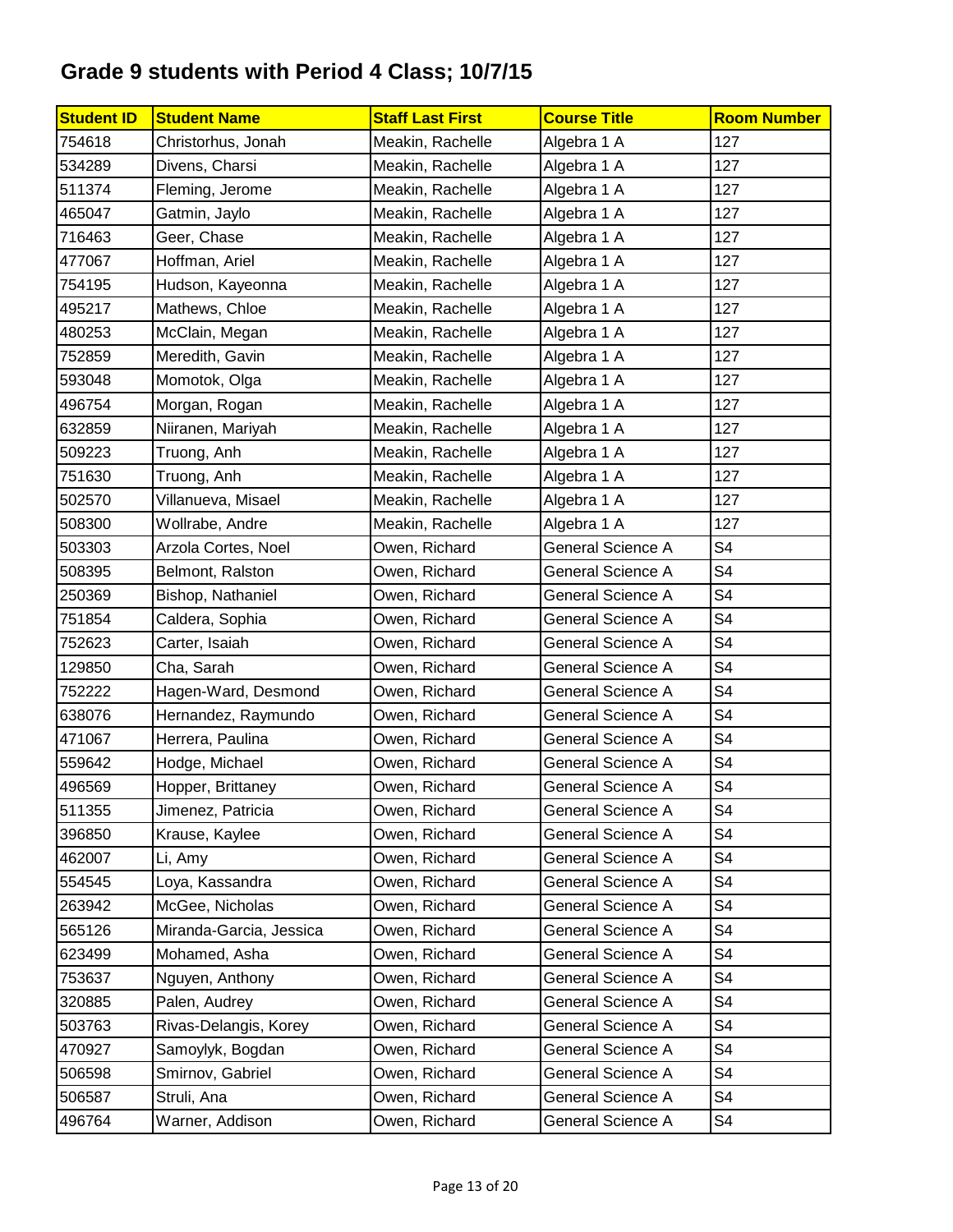| <b>Student ID</b> | <b>Student Name</b>       | <b>Staff Last First</b> | <b>Course Title</b> | <b>Room Number</b> |
|-------------------|---------------------------|-------------------------|---------------------|--------------------|
| 575648            | Zagoruyko, Lesya          | Owen, Richard           | General Science A   | S4                 |
| 685957            | Acosta, Jasmine           | Pierce, Kristina        | Geometry A          | 112                |
| 502930            | Arzola, Iris              | Pierce, Kristina        | Geometry A          | 112                |
| 504575            | Bayramova, Madina         | Pierce, Kristina        | Geometry A          | 112                |
| 702721            | Ghising, David            | Pierce, Kristina        | Geometry A          | 112                |
| 483237            | Lloyd, Abigail            | Pierce, Kristina        | Geometry A          | 112                |
| 521576            | Burlaku, Anna-Kateryna    | Portin, Donna           | Algebra 1 A         | 109                |
| 476527            | Celestino, Sergio         | Portin, Donna           | Algebra 1 A         | 109                |
| 504158            | Corona, Yesenia           | Portin, Donna           | Algebra 1 A         | 109                |
| 750715            | Espinoza Porfirio, Diana  | Portin, Donna           | Algebra 1 A         | 109                |
| 476451            | Feytser, Vitalina         | Portin, Donna           | Algebra 1 A         | 109                |
| 481492            | Handke, Crystal           | Portin, Donna           | Algebra 1 A         | 109                |
| 499854            | Hart, Madalyn             | Portin, Donna           | Algebra 1 A         | 109                |
| 561146            | Kramer, Christine         | Portin, Donna           | Algebra 1 A         | 109                |
| 752885            | Mangum, Destinee          | Portin, Donna           | Algebra 1 A         | 109                |
| 752667            | Miller-Trepanier, Jericho | Portin, Donna           | Algebra 1 A         | 109                |
| 753410            | Muldoon, Shelbi           | Portin, Donna           | Algebra 1 A         | 109                |
| 401510            | Parker, Emma              | Portin, Donna           | Algebra 1 A         | 109                |
| 487877            | Pastor-Avila, Hector      | Portin, Donna           | Algebra 1 A         | 109                |
| 489338            | Prus, David               | Portin, Donna           | Algebra 1 A         | 109                |
| 703188            | Sangrolla, Premika        | Portin, Donna           | Algebra 1 A         | 109                |
| 557398            | Sazykina, Ruth            | Portin, Donna           | Algebra 1 A         | 109                |
| 658696            | Sheikh Wali, Abukar       | Portin, Donna           | Algebra 1 A         | 109                |
| 557701            | White, Aden               | Portin, Donna           | Algebra 1 A         | 109                |
| 512802            | Wooten, Hannah            | Portin, Donna           | Algebra 1 A         | 109                |
| 749707            | Adams, Sadie              | Reiling, Tracie         | English 1 A         | 148                |
| 620994            | Adan, Khadija             | Reiling, Tracie         | English 1 A         | 148                |
| 510903            | Alaniz, Miguel            | Reiling, Tracie         | English 1 A         | 148                |
| 504645            | Arifi, Ardian             | Reiling, Tracie         | English 1 A         | 148                |
| 739552            | Bongen, Kassidy           | Reiling, Tracie         | English 1 A         | 148                |
| 511025            | Bristow, Autumn           | Reiling, Tracie         | English 1 A         | 148                |
| 320814            | Collins, Lydia            | Reiling, Tracie         | English 1 A         | 148                |
| 640228            | Colvill, Sean             | Reiling, Tracie         | English 1 A         | 148                |
| 505719            | Demenko, Ruvim            | Reiling, Tracie         | English 1 A         | 148                |
| 750231            | Eckman, Isaiah            | Reiling, Tracie         | English 1 A         | 148                |
| 390685            | Flores, Pablo             | Reiling, Tracie         | English 1 A         | 148                |
| 401345            | Frasquillo, Aden          | Reiling, Tracie         | English 1 A         | 148                |
| 754842            | Gayvoronskiy, Ivan        | Reiling, Tracie         | English 1 A         | 148                |
| 313528            | Gilbert, Devin            | Reiling, Tracie         | English 1 A         | 148                |
| 488837            | Guzman Interian, Jennifer | Reiling, Tracie         | English 1 A         | 148                |
| 514218            | Hill, Jarrett             | Reiling, Tracie         | English 1 A         | 148                |
| 504699            | Iribe-Quevedo, Merle      | Reiling, Tracie         | English 1 A         | 148                |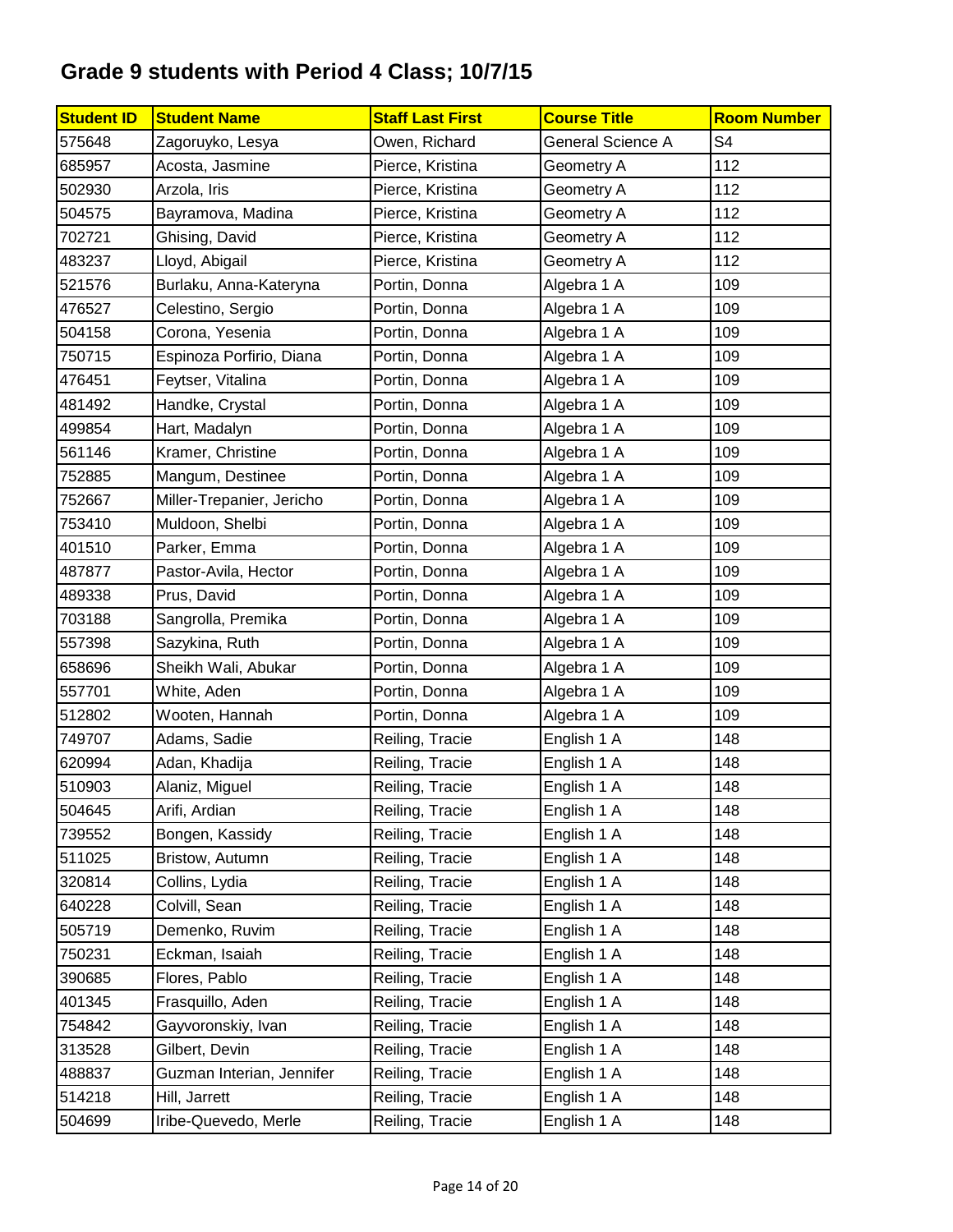| <b>Student ID</b> | <b>Student Name</b>          | <b>Staff Last First</b> | <b>Course Title</b>    | <b>Room Number</b> |
|-------------------|------------------------------|-------------------------|------------------------|--------------------|
| 751825            | Juans Munoz, Melissa         | Reiling, Tracie         | English 1 A            | 148                |
| 739213            | Kelly, Justice               | Reiling, Tracie         | English 1 A            | 148                |
| 495734            | Kinne, Anna                  | Reiling, Tracie         | English 1 A            | 148                |
| 482533            | Koroteyev, Daniel            | Reiling, Tracie         | English 1 A            | 148                |
| 458407            | Maldonado Torres, Angel      | Reiling, Tracie         | English 1 A            | 148                |
| 660481            | Manue, Romeo                 | Reiling, Tracie         | English 1 A            | 148                |
| 503599            | Mendez-Peregrina, Mayra      | Reiling, Tracie         | English 1 A            | 148                |
| 687859            | Mercier, Maxwell             | Reiling, Tracie         | English 1 A            | 148                |
| 456907            | Nava-Garcia, Luz Emy         | Reiling, Tracie         | English 1 A            | 148                |
| 750807            | Rangel-Ponce, Janely         | Reiling, Tracie         | English 1 A            | 148                |
| 519642            | St. Hilaire, Aleathea        | Reiling, Tracie         | English 1 A            | 148                |
| 515416            | Tenhonen, Tyler              | Reiling, Tracie         | English 1 A            | 148                |
| 311712            | Eastwood, Sydney             | Riesenman, Denise       | <b>Early Dismissal</b> | <b>COUNS</b>       |
| 666289            | Ghimire, Kopila              | Riesenman, John         | SI Language Arts 4 A   | 319                |
| 509207            | Martinez Ruiz, Luis          | Riesenman, John         | SI Language Arts 4 A   | 319                |
| 753732            | Tan, Yi Li                   | Riesenman, John         | SI Language Arts 4 A   | 319                |
| 510284            | Barber, Mackenzie            | Rivas, Steve            | Journalism             | 140                |
| 464907            | Ceric, Haris                 | Rivas, Steve            | Journalism             | 140                |
| 502554            | Chavez, Jasmin               | Rivas, Steve            | Journalism             | 140                |
| 258309            | Dekker, Samantha             | Rivas, Steve            | Journalism             | 140                |
| 453767            | Dong, Kenny                  | Rivas, Steve            | Journalism             | 140                |
| 510702            | Gutierrez-Franco, Joanna     | Rivas, Steve            | Journalism             | 140                |
| 255486            | Hernandez Segovia, Christian | Rivas, Steve            | Journalism             | 140                |
| 753031            | Jimenez-Canul, Andy          | Rivas, Steve            | Journalism             | 140                |
| 467027            | Manikham Pangkasa, Kayla     | Rivas, Steve            | Journalism             | 140                |
| 509698            | Marin, Francesca             | Rivas, Steve            | Journalism             | 140                |
| 754153            | Merrill, Jasmine             | Rivas, Steve            | Journalism             | 140                |
| 508535            | Powell, Shyla                | Rivas, Steve            | Journalism             | 140                |
| 753706            | Rodriguez, Aukievah          | Rivas, Steve            | Journalism             | 140                |
| 502981            | Satterfield, Connor          | Rivas, Steve            | Journalism             | 140                |
| 751018            | Wilson, McKenzie             | Rivas, Steve            | Journalism             | 140                |
| 754448            | Asa, Riley                   | Satterthwaite, Tyler    | Fitness & Fun: Sem 1   | GYM                |
| 493577            | Bevan, Jayme                 | Satterthwaite, Tyler    | Fitness & Fun: Sem 1   | GYM                |
| 478069            | Esayas, Ezana                | Satterthwaite, Tyler    | Fitness & Fun: Sem 1   | GYM                |
| 754763            | Feigum, Cassy                | Satterthwaite, Tyler    | Fitness & Fun: Sem 1   | <b>GYM</b>         |
| 508203            | Fontenot, Bradly             | Satterthwaite, Tyler    | Fitness & Fun: Sem 1   | <b>GYM</b>         |
| 464969            | Funez-Govea, Fernando        | Satterthwaite, Tyler    | Fitness & Fun: Sem 1   | <b>GYM</b>         |
| 507986            | Holmes, Cameron              | Satterthwaite, Tyler    | Fitness & Fun: Sem 1   | <b>GYM</b>         |
| 507808            | Johnson, Cain                | Satterthwaite, Tyler    | Fitness & Fun: Sem 1   | GYM                |
| 250395            | Mayes, Jaden                 | Satterthwaite, Tyler    | Fitness & Fun: Sem 1   | GYM                |
| 508828            | McCord, Trevor               | Satterthwaite, Tyler    | Fitness & Fun: Sem 1   | GYM                |
| 465072            | Pena, Abram                  | Satterthwaite, Tyler    | Fitness & Fun: Sem 1   | GYM                |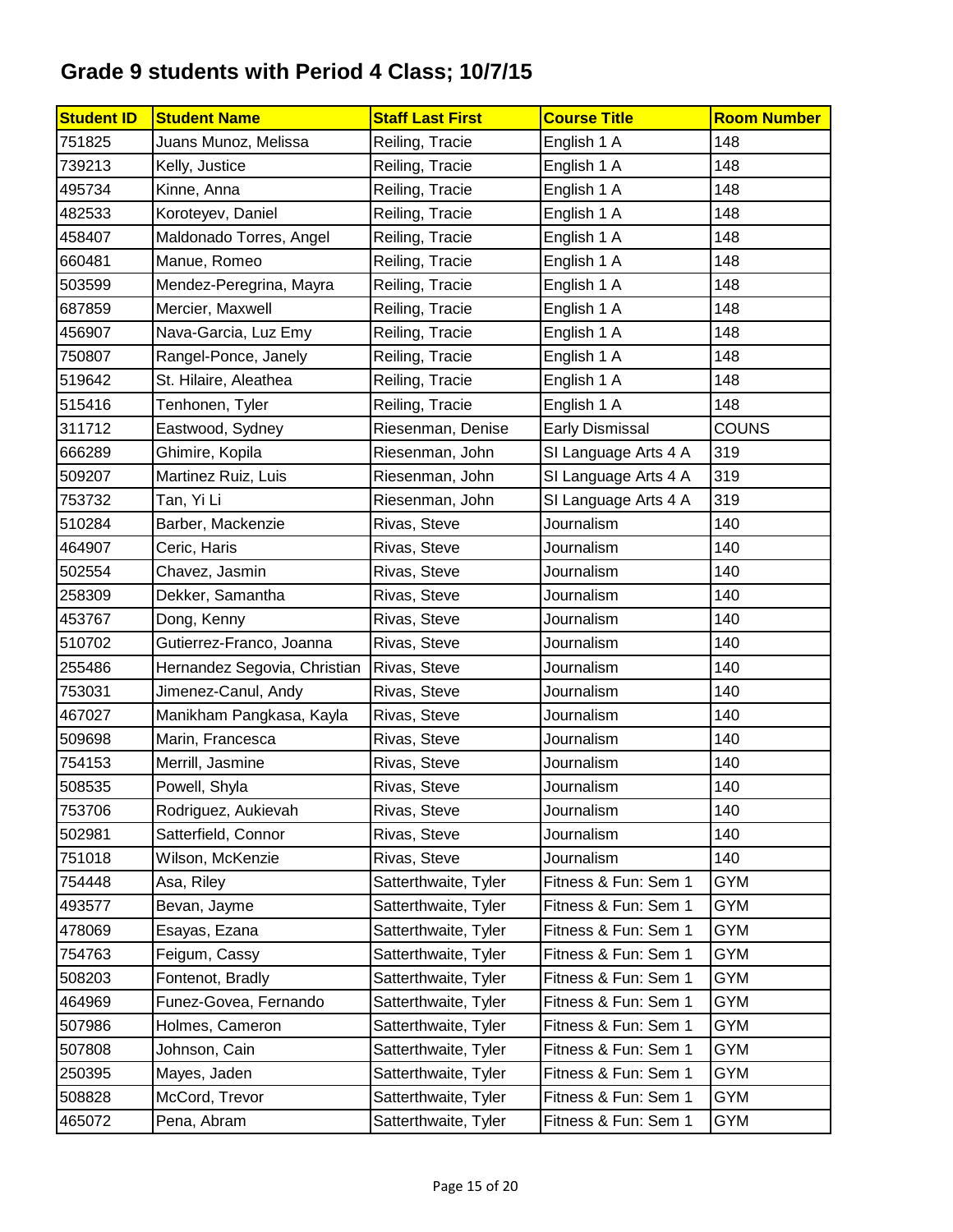| <b>Student ID</b> | <b>Student Name</b>       | <b>Staff Last First</b> | <b>Course Title</b>    | <b>Room Number</b> |
|-------------------|---------------------------|-------------------------|------------------------|--------------------|
| 409877            | Perez-Mendez, Gerardo     | Satterthwaite, Tyler    | Fitness & Fun: Sem 1   | GYM                |
| 752404            | Sidorchuk, Roman          | Satterthwaite, Tyler    | Fitness & Fun: Sem 1   | <b>GYM</b>         |
| 483239            | Sitlakone, Jason          | Satterthwaite, Tyler    | Fitness & Fun: Sem 1   | <b>GYM</b>         |
| 510232            | Stenseth, Jerald          | Satterthwaite, Tyler    | Fitness & Fun: Sem 1   | <b>GYM</b>         |
| 506602            | Stradley, Evan            | Satterthwaite, Tyler    | Fitness & Fun: Sem 1   | <b>GYM</b>         |
| 501534            | Zamora, Emilio            | Satterthwaite, Tyler    | Fitness & Fun: Sem 1   | <b>GYM</b>         |
| 512111            | Abdalla, Abdullahi        | Shaw, Cindy             | English 1 A            | 145                |
| 507470            | Ahmed, Mariam             | Shaw, Cindy             | English 1 A            | 145                |
| 516357            | Alvarez, Diamond          | Shaw, Cindy             | English 1 A            | 145                |
| 661214            | Amissi, Mussa             | Shaw, Cindy             | English 1 A            | 145                |
| 597451            | Anderson, Minori          | Shaw, Cindy             | English 1 A            | 145                |
| 379497            | Bedney, Evan              | Shaw, Cindy             | English 1 A            | 145                |
| 472671            | Bravo-Espinoza, Yaritza   | Shaw, Cindy             | English 1 A            | 145                |
| 510460            | Buzhduga, Alla            | Shaw, Cindy             | English 1 A            | 145                |
| 493315            | Castillo, Anna            | Shaw, Cindy             | English 1 A            | 145                |
| 502699            | Chavez, Kelsee            | Shaw, Cindy             | English 1 A            | 145                |
| 497614            | Curry, Paige              | Shaw, Cindy             | English 1 A            | 145                |
| 508312            | Delfel, Dale              | Shaw, Cindy             | English 1 A            | 145                |
| 754761            | Feigum, Felicia           | Shaw, Cindy             | English 1 A            | 145                |
| 512087            | Gray, Evan                | Shaw, Cindy             | English 1 A            | 145                |
| 464109            | Holden, Kyra              | Shaw, Cindy             | English 1 A            | 145                |
| 510854            | James, Quin               | Shaw, Cindy             | English 1 A            | 145                |
| 749355            | Johnson, Tayja            | Shaw, Cindy             | English 1 A            | 145                |
| 754450            | Juarez-Rector, Anastashia | Shaw, Cindy             | English 1 A            | 145                |
| 537306            | Kabiri, Mohamed           | Shaw, Cindy             | English 1 A            | 145                |
| 504373            | Lebedev, Anita            | Shaw, Cindy             | English 1 A            | 145                |
| 447027            | Li, Sami                  | Shaw, Cindy             | English 1 A            | 145                |
| 483513            | Lisichenko, Anatoliy      | Shaw, Cindy             | English 1 A            | 145                |
| 581265            | Litvinenko, Anastasiya    | Shaw, Cindy             | English 1 A            | 145                |
| 505839            | Mindra, Rebekah           | Shaw, Cindy             | English 1 A            | 145                |
| 752475            | Mohamad Johar, Romana     | Shaw, Cindy             | English 1 A            | 145                |
| 626358            | Mohamed, Halimatusadiya   | Shaw, Cindy             | English 1 A            | 145                |
| 378833            | Stoyanova, Anastasiya     | Shaw, Cindy             | English 1 A            | 145                |
| 690574            | Su, Xiyi                  | Shaw, Cindy             | English 1 A            | 145                |
| 750804            | Truong, Phan              | Shaw, Cindy             | English 1 A            | 145                |
| 507238            | Vavilin, Karina           | Shaw, Cindy             | English 1 A            | 145                |
| 749999            | White-Pugh, Lilly         | Shaw, Cindy             | English 1 A            | 145                |
| 644235            | Abdullahi, Abdullahi      | Skipper, Kamala         | <b>Weight Training</b> | WT RM              |
| 507173            | Ayers, Mya                | Skipper, Kamala         | <b>Weight Training</b> | WT RM              |
| 504804            | Chubare, Maxim            | Skipper, Kamala         | <b>Weight Training</b> | WT RM              |
| 441670            | Garcia, Freddy            | Skipper, Kamala         | <b>Weight Training</b> | WT RM              |
| 512863            | Gibson, Ryan              | Skipper, Kamala         | <b>Weight Training</b> | WT RM              |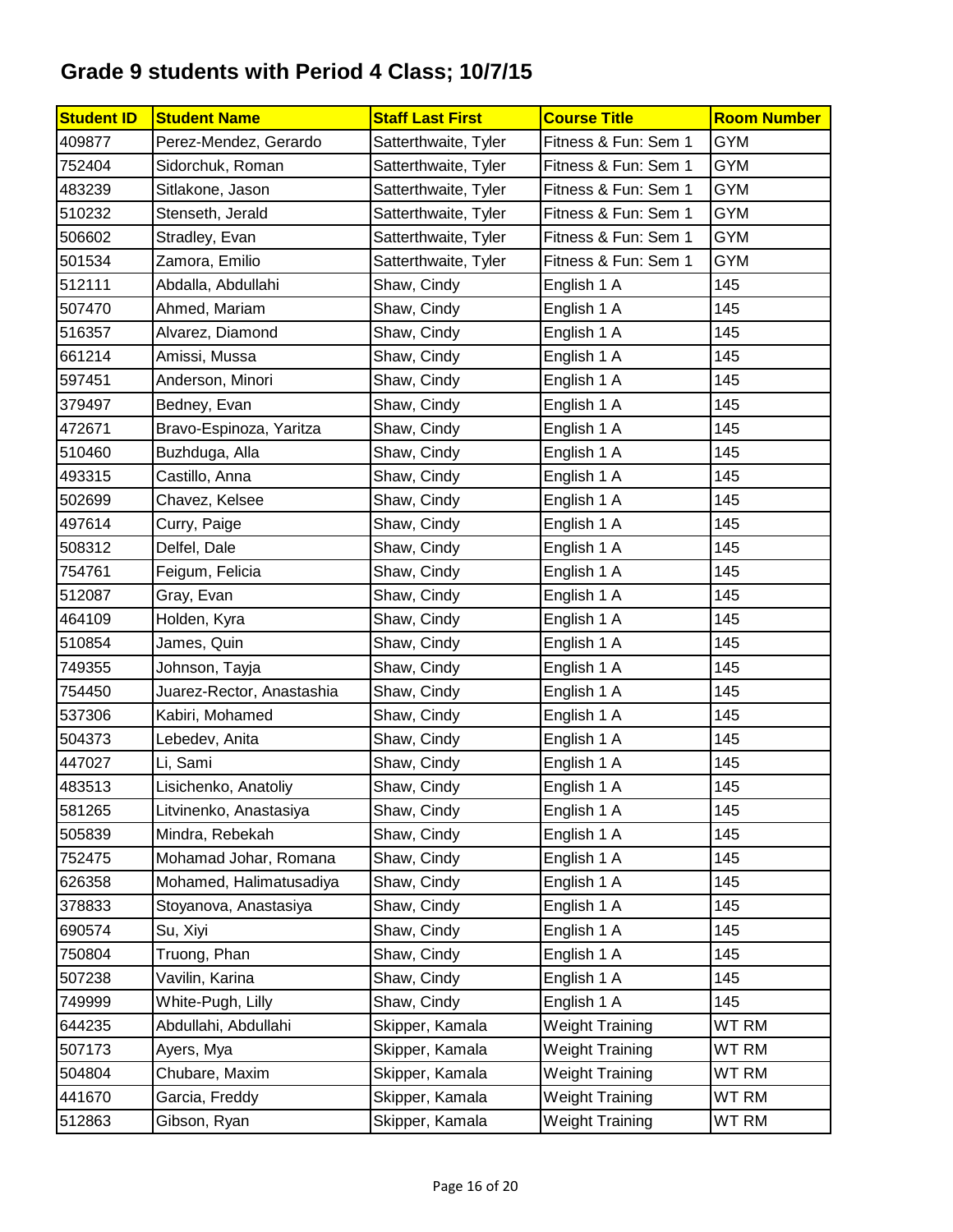| <b>Student ID</b> | <b>Student Name</b>        | <b>Staff Last First</b> | <b>Course Title</b>          | <b>Room Number</b> |
|-------------------|----------------------------|-------------------------|------------------------------|--------------------|
| 481531            | Harmon, Jakob              | Skipper, Kamala         | <b>Weight Training</b>       | WT RM              |
| 503940            | Huezo-Mayorquin, Christian | Skipper, Kamala         | <b>Weight Training</b>       | WT RM              |
| 478188            | L'Esperance, Madeleine     | Skipper, Kamala         | <b>Weight Training</b>       | WT RM              |
| 511724            | Loving, Khamariea          | Skipper, Kamala         | <b>Weight Training</b>       | WT RM              |
| 504839            | Music, Kemal               | Skipper, Kamala         | <b>Weight Training</b>       | WT RM              |
| 497209            | Plutte, Oliver             | Skipper, Kamala         | <b>Weight Training</b>       | WT RM              |
| 754191            | SaeVang, Matthew           | Skipper, Kamala         | <b>Weight Training</b>       | WT RM              |
| 483333            | Tran, Kevin                | Skipper, Kamala         | <b>Weight Training</b>       | WT RM              |
| 504369            | Velasco-Cruz, Jonathan     | Skipper, Kamala         | <b>Weight Training</b>       | WT RM              |
| 235375            | Brooks, Shyanne            | Sterling, Jessica       | <b>Functional Academics</b>  | 230                |
| 753492            | Hassan, Nadifo             | Sterling, Jessica       | <b>Functional Academics</b>  | 230                |
| 534109            | Johnson, Corey             | Sterling, Jessica       | <b>Functional Academics</b>  | 230                |
| 364947            | Rendon-Ramirez, Jafet      | Sterling, Jessica       | <b>Functional Academics</b>  | 230                |
| 235534            | Royse, Trevor              | Sterling, Jessica       | <b>Functional Academics</b>  | 230                |
| 235345            | Trout, Jacob               | Sterling, Jessica       | <b>Functional Academics</b>  | 230                |
| 480114            | Flores Sanchez, Jocelyn    | Torres, Antonio         | Spanish for Heritage Sp. 203 |                    |
| 753617            | Flores, Brenda             | Torres, Antonio         | Spanish for Heritage Sp. 203 |                    |
| 504249            | Garcia-Munoz, Melany       | Torres, Antonio         | Spanish for Heritage Sp(203  |                    |
| 511001            | Mendoza-Cardoso, Leslie    | Torres, Antonio         | Spanish for Heritage Sp. 203 |                    |
| 754386            | Munguia, Karina            | Torres, Antonio         | Spanish for Heritage Sp. 203 |                    |
| 403091            | Nunez-Prado, Heidy         | Torres, Antonio         | Spanish for Heritage Sp. 203 |                    |
| 492516            | Vargas-Garcia, Aracely     | Torres, Antonio         | Spanish for Heritage Sp. 203 |                    |
| 235524            | Avila, Jaden               | Vanden Berg, Megan      | Literacy Lab A               | 177                |
| 752983            | Davis, Tshai               | Vanden Berg, Megan      | Literacy Lab A               | 177                |
| 752779            | Dinh, Xuan                 | Vanden Berg, Megan      | Literacy Lab A               | 177                |
| 753224            | Ezra, J.P.                 | Vanden Berg, Megan      | Literacy Lab A               | 177                |
| 666290            | Ghimirey, Dewaka           | Vanden Berg, Megan      | Literacy Lab A               | 177                |
| 689678            | Ibon, Ruben                | Vanden Berg, Megan      | Literacy Lab A               | 177                |
| 400949            | Michel, Brianna            | Vanden Berg, Megan      | Literacy Lab A               | 177                |
| 750670            | Rai, Ranjana               | Vanden Berg, Megan      | Literacy Lab A               | 177                |
| 481130            | Ramirez Hernandez, Edwin   | Vanden Berg, Megan      | Literacy Lab A               | 177                |
| 487135            | Vang, Benjamin             | Vanden Berg, Megan      | Literacy Lab A               | 177                |
| 752870            | Zhao Xu, Daniel            | Vanden Berg, Megan      | Literacy Lab A               | 177                |
| 437887            | Conrique, Sigrid           | Velasquez, Lynette      | Jazz Dance Sem 1             | <b>SDANCE</b>      |
| 508541            | Dinh, Sarah                | Velasquez, Lynette      | Jazz Dance Sem 1             | SDANCE             |
| 503809            | Hopfenbeck, Faith          | Velasquez, Lynette      | Jazz Dance Sem 1             | <b>SDANCE</b>      |
| 520856            | Lam, Brandon               | Velasquez, Lynette      | Jazz Dance Sem 1             | <b>SDANCE</b>      |
| 253362            | Lambson, Baylee            | Velasquez, Lynette      | Jazz Dance Sem 1             | <b>SDANCE</b>      |
| 517281            | Martinez, Yazmine          | Velasquez, Lynette      | Jazz Dance Sem 1             | <b>SDANCE</b>      |
| 504218            | Richart, Kayla             | Velasquez, Lynette      | Jazz Dance Sem 1             | <b>SDANCE</b>      |
| 318759            | Rosas-Ochoa, Lizeth        | Velasquez, Lynette      | Jazz Dance Sem 1             | <b>SDANCE</b>      |
| 511381            | Stutters, Madison          | Velasquez, Lynette      | Jazz Dance Sem 1             | <b>SDANCE</b>      |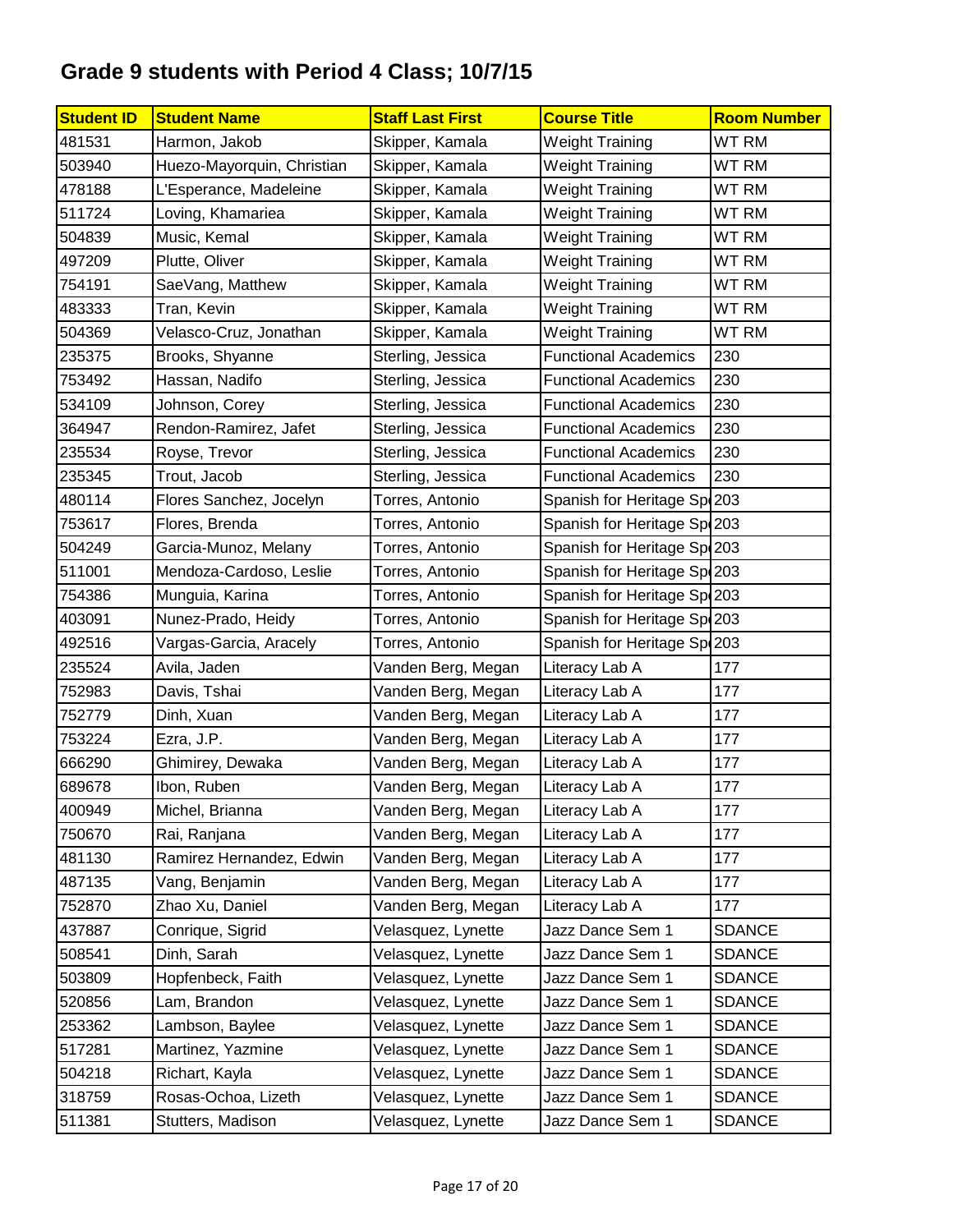| <b>Student ID</b> | <b>Student Name</b>       | <b>Staff Last First</b> | <b>Course Title</b>      | <b>Room Number</b> |
|-------------------|---------------------------|-------------------------|--------------------------|--------------------|
| 753277            | Tan, Trisha Faye          | Velasquez, Lynette      | Jazz Dance Sem 1         | <b>SDANCE</b>      |
| 621478            | Elizarraraz, Gabriela     | V'Marie, Misty          | ASL <sub>1</sub>         | 142                |
| 488233            | Goitom, Seret             | V'Marie, Misty          | ASL <sub>1</sub>         | 142                |
| 754907            | Hendricks, Bayleigh       | V'Marie, Misty          | ASL <sub>1</sub>         | 142                |
| 440827            | Johnson, Alex             | V'Marie, Misty          | ASL <sub>1</sub>         | 142                |
| 500079            | Smith, Marckus            | V'Marie, Misty          | ASL <sub>1</sub>         | 142                |
| 752444            | Thompson, Rebecca         | V'Marie, Misty          | ASL <sub>1</sub>         | 142                |
| 752094            | Weaver, Mariah            | V'Marie, Misty          | ASL <sub>1</sub>         | 142                |
| 371368            | Winchester, Jaeda         | V'Marie, Misty          | ASL <sub>1</sub>         | 142                |
| 385688            | Bradley, Gabriel          | Wadsworth, Eric         | <b>Student Council 1</b> | 116                |
| 464967            | Danh, Tam                 | Wadsworth, Eric         | <b>Student Council 1</b> | 116                |
| 497875            | Ha, Benjamin              | Wadsworth, Eric         | <b>Student Council 1</b> | 116                |
| 465067            | Lares-Benitez, Angela     | Wadsworth, Eric         | <b>Student Council 1</b> | 116                |
| 338158            | Mohammed, Milki           | Wadsworth, Eric         | <b>Student Council 1</b> | 116                |
| 483574            | Mora Manzo, Lizbeth       | Wadsworth, Eric         | <b>Student Council 1</b> | 116                |
| 486913            | Bandas, Paitirete         | Wells, Kelly            | English 1 A              | 147                |
| 752944            | Brown, Lucas              | Wells, Kelly            | English 1 A              | 147                |
| 752872            | Davis, Davin              | Wells, Kelly            | English 1 A              | 147                |
| 490513            | Deo, Angelina             | Wells, Kelly            | English 1 A              | 147                |
| 503812            | Diaz, Paola               | Wells, Kelly            | English 1 A              | 147                |
| 749258            | Ellis, Tashauna           | Wells, Kelly            | English 1 A              | 147                |
| 506588            | Franco, Refugio           | Wells, Kelly            | English 1 A              | 147                |
| 687180            | Gonzalez, Yarianna        | Wells, Kelly            | English 1 A              | 147                |
| 393805            | Harmon, Savannah          | Wells, Kelly            | English 1 A              | 147                |
| 493558            | Herrera-Moreira, Jenny    | Wells, Kelly            | English 1 A              | 147                |
| 512343            | Jacob-Green, Anthony      | Wells, Kelly            | English 1 A              | 147                |
| 475617            | Leus, Alyona              | Wells, Kelly            | English 1 A              | 147                |
| 749263            | Mamedov, Said             | Wells, Kelly            | English 1 A              | 147                |
| 654099            | Martin, Steven            | Wells, Kelly            | English 1 A              | 147                |
| 686003            | Min, Shar                 | Wells, Kelly            | English 1 A              | 147                |
| 461307            | Nguyen, Brittany          | Wells, Kelly            | English 1 A              | 147                |
| 437491            | Nguyen, Trish             | Wells, Kelly            | English 1 A              | 147                |
| 749337            | Ni, Yukang                | Wells, Kelly            | English 1 A              | 147                |
| 750100            | Osgood, Carmen            | Wells, Kelly            | English 1 A              | 147                |
| 513599            | Palma-Aparicio, Elizabeth | Wells, Kelly            | English 1 A              | 147                |
| 471990            | Pavlenko, Ivan            | Wells, Kelly            | English 1 A              | 147                |
| 715590            | Pickens, Aeris            | Wells, Kelly            | English 1 A              | 147                |
| 614065            | Rainwater, Teague         | Wells, Kelly            | English 1 A              | 147                |
| 511321            | Salazar-Elorza, Evelyn    | Wells, Kelly            | English 1 A              | 147                |
| 236025            | Simril, Nickeya           | Wells, Kelly            | English 1 A              | 147                |
| 515223            | Strauser, Hannah          | Wells, Kelly            | English 1 A              | 147                |
| 318125            | Taylor, Payton            | Wells, Kelly            | English 1 A              | 147                |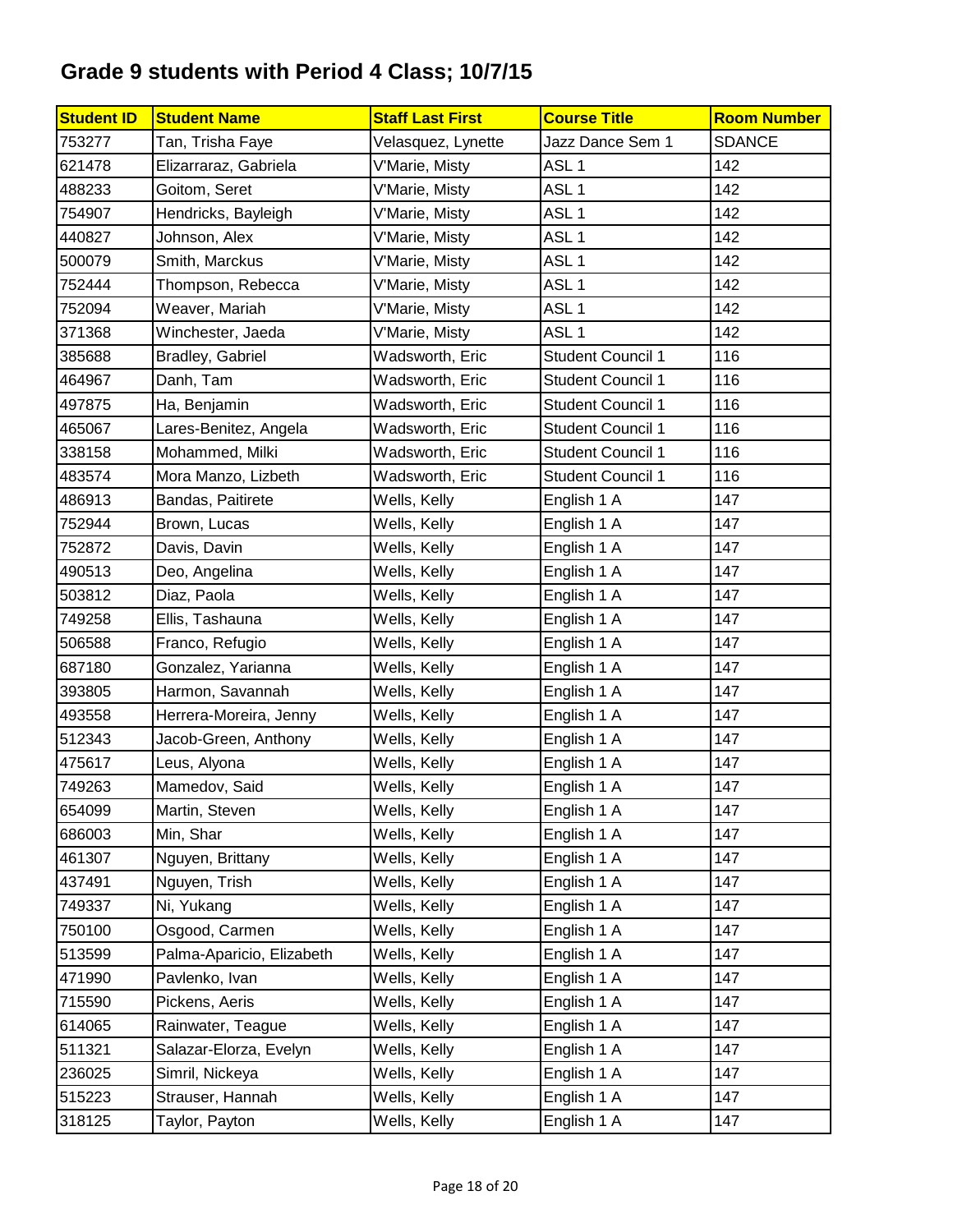| <b>Student ID</b> | <b>Student Name</b>        | <b>Staff Last First</b> | <b>Course Title</b> | <b>Room Number</b> |
|-------------------|----------------------------|-------------------------|---------------------|--------------------|
| 483241            | Todd, Emily                | Wells, Kelly            | English 1 A         | 147                |
| 260252            | Velazquez-Herrera, Michael | Wells, Kelly            | English 1 A         | 147                |
| 509125            | Verhaalen, Isabella        | Wells, Kelly            | English 1 A         | 147                |
| 702400            | Abdul Wahed, Rania         | Wetherald, Kyle         | French 1            | 204                |
| 569306            | Avila, Jose                | Wetherald, Kyle         | French 1            | 204                |
| 493216            | Ayala-Mendoza, Emily       | Wetherald, Kyle         | French 1            | 204                |
| 503104            | Baur, Sophie               | Wetherald, Kyle         | French 1            | 204                |
| 752705            | Bowen, Gage                | Wetherald, Kyle         | French 1            | 204                |
| 490053            | Casey, Saleah              | Wetherald, Kyle         | French 1            | 204                |
| 754623            | Cline, Isaac               | Wetherald, Kyle         | French 1            | 204                |
| 754648            | Dahrens, Malia             | Wetherald, Kyle         | French 1            | 204                |
| 394794            | Dorn Barrow, Jediah        | Wetherald, Kyle         | French 1            | 204                |
| 510120            | Hayes-James, Nakima        | Wetherald, Kyle         | French 1            | 204                |
| 399273            | Huang, Hui Ting            | Wetherald, Kyle         | French 1            | 204                |
| 754531            | Kushnir, Maryana           | Wetherald, Kyle         | French 1            | 204                |
| 752035            | Lebedev, Nikolay           | Wetherald, Kyle         | French 1            | 204                |
| 510840            | Luo, Cindy                 | Wetherald, Kyle         | French 1            | 204                |
| 382602            | McPherson, Aubrianna       | Wetherald, Kyle         | French 1            | 204                |
| 749989            | Musanovic, Sanel           | Wetherald, Kyle         | French 1            | 204                |
| 752000            | Nguyen, Phu                | Wetherald, Kyle         | French 1            | 204                |
| 507381            | Premier, Rood              | Wetherald, Kyle         | French 1            | 204                |
| 511729            | Reyes, Arelly              | Wetherald, Kyle         | French 1            | 204                |
| 497638            | Suarez-Villafana, Alexa    | Wetherald, Kyle         | French 1            | 204                |
| 499152            | Timothy, Courtie-Bel       | Wetherald, Kyle         | French 1            | 204                |
| 448247            | Tran, Sa                   | Wetherald, Kyle         | French 1            | 204                |
| 505789            | Clem-Nizzi, Fallon         | Will, Toni              | Algebra 1 a         | 105                |
| 507805            | Flores-Hernandez, Anett    | Will, Toni              | Algebra 1 a         | 105                |
| 502359            | Howerton-Smith, Rebekah    | Will, Toni              | Algebra 1 a         | 105                |
| 380591            | Hudson, Elijah             | Will, Toni              | Algebra 1 a         | 105                |
| 401189            | King, Richard              | Will, Toni              | Algebra 1 a         | 105                |
| 507089            | Lapira, Isabelle           | Will, Toni              | Algebra 1 a         | 105                |
| 749971            | Lopez, Fiona               | Will, Toni              | Algebra 1 a         | 105                |
| 480251            | Martinez Venegas, Itzia    | Will, Toni              | Algebra 1 a         | 105                |
| 379059            | McNeely, Michael           | Will, Toni              | Algebra 1 a         | 105                |
| 496980            | Mendoza, Aida              | Will, Toni              | Algebra 1 a         | 105                |
| 510242            | Mundo, April               | Will, Toni              | Algebra 1 a         | 105                |
| 458767            | Nichols, Aurora            | Will, Toni              | Algebra 1 a         | 105                |
| 500711            | Palma, Martha              | Will, Toni              | Algebra 1 a         | 105                |
| 476887            | Ponce, Elyssa              | Will, Toni              | Algebra 1 a         | 105                |
| 503309            | Ramirez-Espinoza, Angel    | Will, Toni              | Algebra 1 a         | 105                |
| 526324            | Rios-Perea, Roberto        | Will, Toni              | Algebra 1 a         | 105                |
| 750673            | Thompson, Mikayla          | Will, Toni              | Algebra 1 a         | 105                |